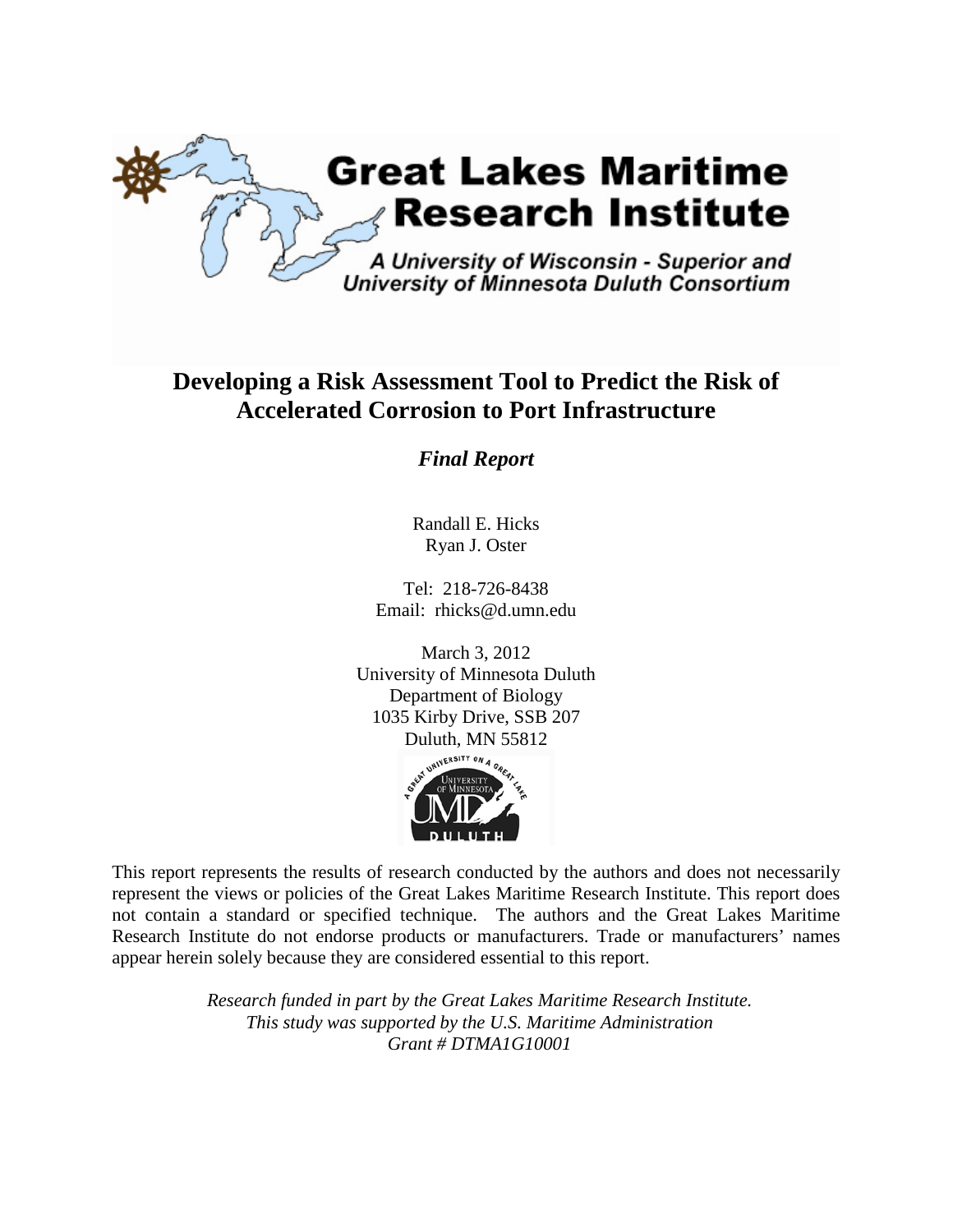# **Table of Contents**

| Acknowledgements                      | $\mathbf{i}$        |
|---------------------------------------|---------------------|
| List of Tables                        | $\ddot{\mathbf{i}}$ |
| List of Figures                       | iii                 |
| <b>Executive Summary</b>              | $\mathbf{1}$        |
| Introduction                          | 2                   |
| Methods                               | 3                   |
| <b>Results and Discussion</b>         | 7                   |
| Potential Economic Impacts            | 16                  |
| <b>Dissemination of Study Results</b> | 17                  |
| References                            | 18                  |
| Appendix                              | 20                  |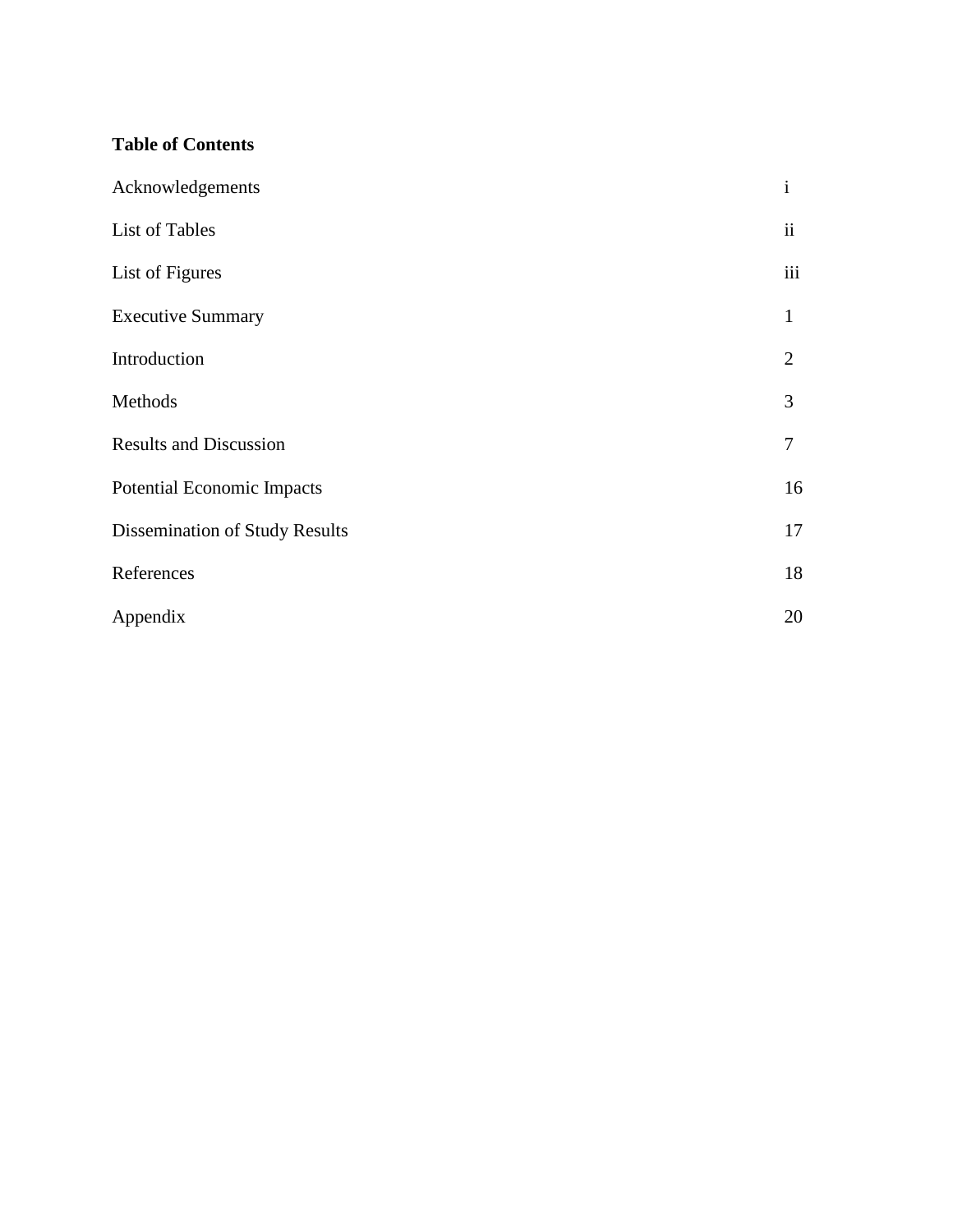#### **Acknowledgements**

We would like to thank Chad Scott and employees at AMI Consulting Engineers, P.A. for assistance collecting samples in the field. Tim Tuominen from WLSSD was an influential part in providing historical water quality data in the Duluth-Superior Harbor and explaining the methods used to collect the data. A special thanks to Dr. Andrew Reed who provided assistance in the laboratory and in the field and to Jon Bostrom who helped collect samples in the Duluth-Superior Harbor. Thank you to Jack Bergman who also assisted with laboratory and field work. This research was funded by the Great Lakes Maritime Research Institute (DTMA1G10001).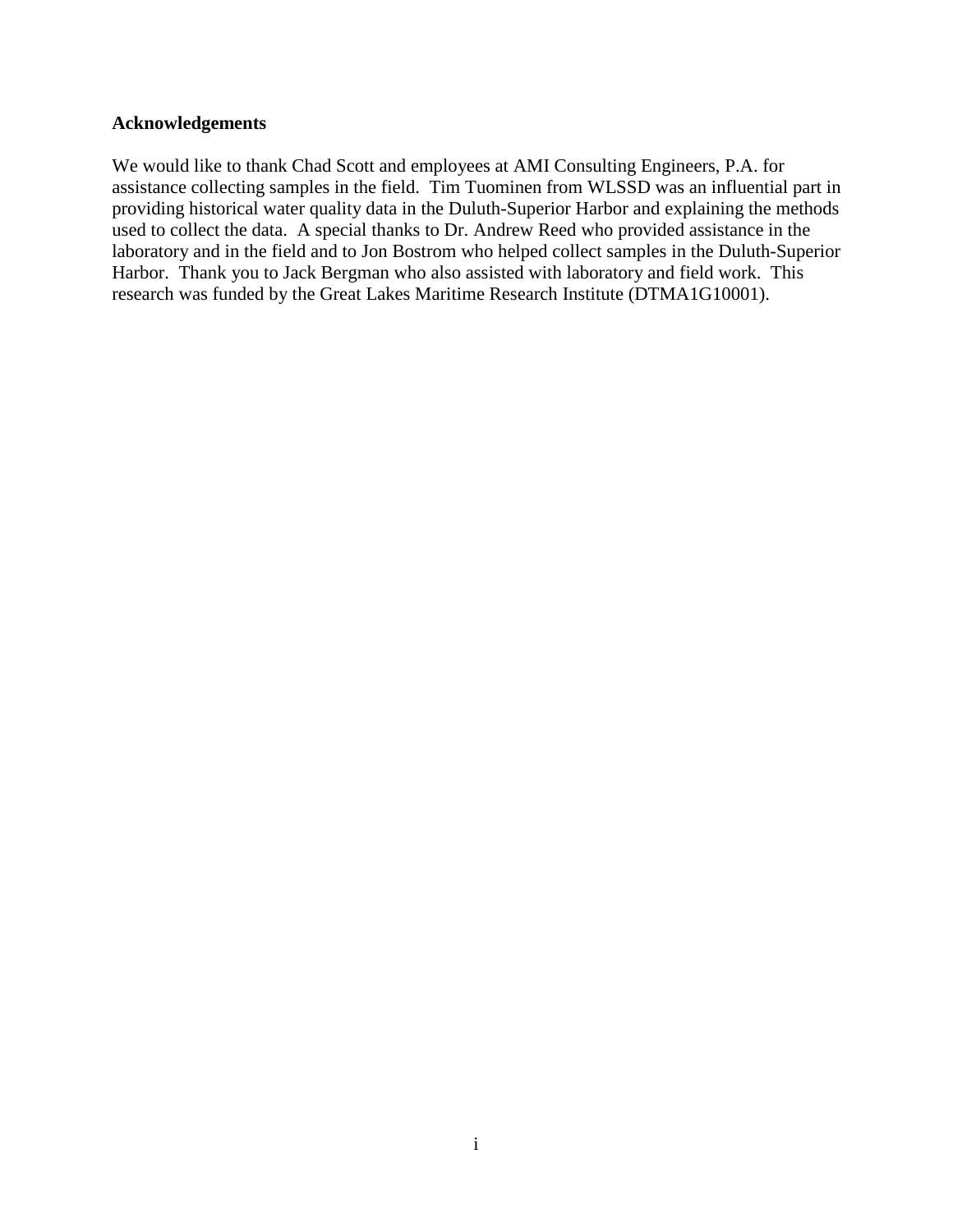#### **List of Tables:**

- Table 1. PCR primers and probes used for quantitative PCR analyses of FeOB and SRB abundances.
- Table 2. Statistical relationship between the long-term rate of steel corrosion (mm/yr) and various water quality parameters measured during 2010 at ten sites in the Duluth-Superior Harbor.
- Table 3. Prokaryotic cell, *Gallionella* spp. (FeOB), and sulfate-reducing bacterial (*dsr*A) abundances within corrosion tubercles on corroding steel structures at various sites in the Duluth-Superior Harbor and along the north shore of Lake Superior during August 2010 and July 2011..
- Table 4. Relationship between long-term corrosion rate (mm/year) and bacterial abundances measured on steel surfaces at ten sites in the Duluth-Superior Harbor during 2010.
- Table 5. Actual long-term corrosion rates (mm/year) in three harbors along the north shore of Lake Superior compared to corrosion rates predicted by the multiple regression model.

## **List of Figures:**

- Fig. 1. Map of locations that were sampled in the Duluth-Superior Harbor during August 2010 and July 2011.
- Fig. 2. Locations at harbors sampled along the north shore of Lake Superior in July 2011.
- Fig. 3. Long term change in the Larson-Skold Index of water corrosivity for the (A) Bascule Bridge, (B) Burlington Northern Railroad Bridge, and (C) Oliver Bridge in the Duluth-Superior Harbor from 1972 to 1997.
- Fig. 4. Long-term steel corrosion rates in the Duluth-Superior Harbor and along the north shore of Lake Superior estimated in 2010 and 2011.
- Fig. 5. Larson-Skold Index of water corrosivity for sites sampled during 2010 and 2011 in the Duluth-Superior Harbor and three harbors on the north shore of Lake Superior.
- Fig. 6. Multiple regression analysis that uses alkalinity and SRB abundance to predict the longterm corrosion rate (mm/year) of steel structures in the Duluth-Superior Harbor.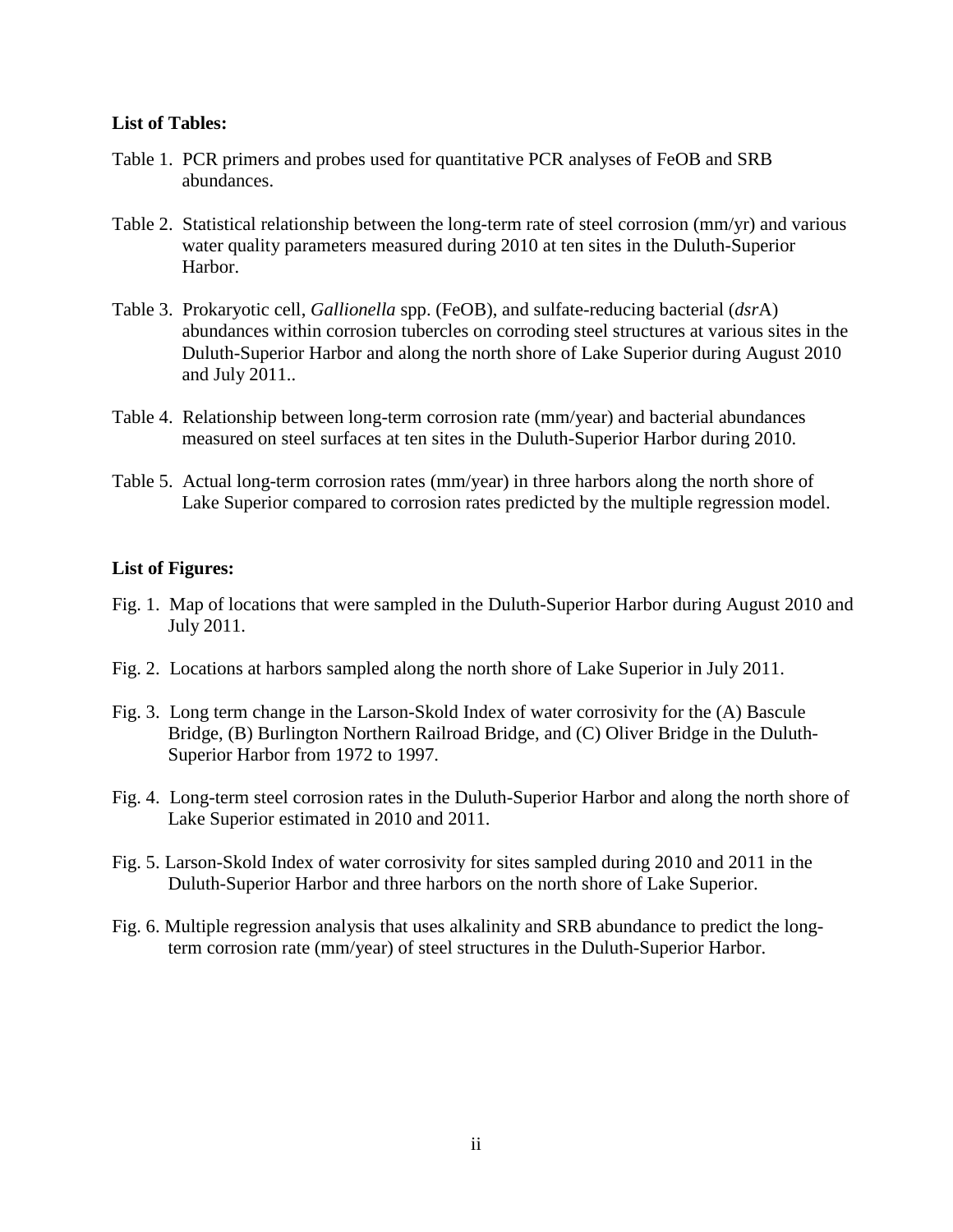# **Appendix**

- Table 7. Water quality measurements made from 9-10 August 2010 in the Duluth-Superior Harbor.
- Table 8. Water quality measurements made from 26-27 July 2011 in the Duluth-Superior Harbor and three harbors on the north shore of Lake Superior.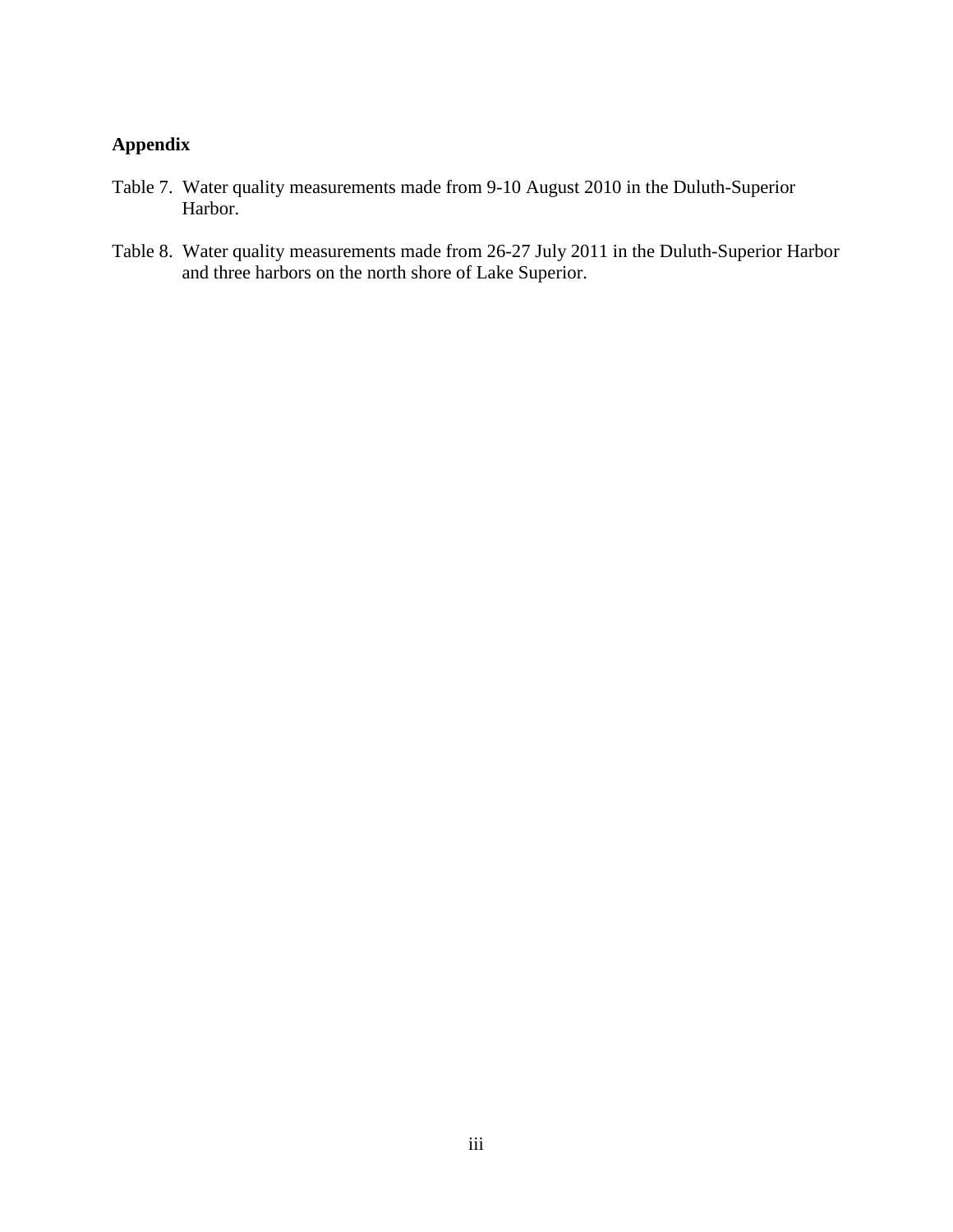#### **Executive Summary**

Corrosion of steel infrastructure in the Duluth-Superior Harbor (DSH) and other ports in the Laurentian Great Lakes is a major economic concern. It is estimated that corrosion in the United States costs \$275.5 billion per year or 3.14% of our GDP, and in the DSH alone \$200-250 million may be needed to replace 20 km of steel structures already impacted by corrosion. The ultimate goal of this study was to develop a risk assessment tool that can be used by businesses and governments to predict whether other ports may experience corrosion similar to that seen in the DSH. Multiple water chemistry parameters were analyzed in 2010 and 2011, used to calculate the Larson-Skold Index of water corrosivity, and their relationship to long-term corrosion rates was evaluated. The lowest long-term corrosion rates of steel structures were observed at the head and mouth of the DSH, while higher corrosion rates were observed in the outer and inner harbor areas. Long-term estimates of steel corrosion were inversely related to dissolved oxygen concentration, positively related to water chloride, alkalinity and conductivity, but not the sulfate concentration or the Larson-Skold Index. The Larson-Skold Index decreased at two of three sites in the DSH from 1972 to 1997 and this index predicted a low risk of corrosion for ten sites visited during 2010 and 2011, indicating that water quality alone may not explain the severe corrosion seen in this harbor.

The abundances of iron-oxidizing bacteria (*Gallionella sp*p.) and sulfate reducing bacteria (SRB) on steel surfaces were estimated at ten sites in the DSH and three other harbors in the western arm of Lake Superior by quantitatively amplifying the 16S rRNA and *dsr*A genes, respectively. Corrosion tubercles in the DSH were enriched with *Gallionella* ssp*.* compared to biofilm on adjacent steel surfaces and the surrounding water. The abundance of *Gallionella* ssp*.* on corroded steel surfaces ranged from  $10^8$  to  $10^{10}$  16S rDNA gene copies/dry gram of corrosion tubercle. SRB were at least 2 orders of magnitude less abundant within corrosion tubercles than *Gallionella* spp. with abundances ranging from  $10^5$  to  $10^8$  *dsrA* gene copies/dry gram of tubercle. In 2010, *Gallionella* spp. abundance was positively related to long-term corrosion rates but not in 2011. SRB abundance was not related to corrosion rates.

While a logistic regression model was not useful for predicting corrosion risk, a multiple linear regression model did predict long-term corrosion rates from alkalinity and SRB abundance. When this model was used to predict corrosion rates at two harbors on the north shore of Lake Superior, it slightly underestimated the measured long-term corrosion rate. Overall, it appears that water chemistry alone is not likely the cause of accelerated corrosion in the DSH, but rather a combination of microbiological and chemical factors appear to influence the corrosion rate of sheet steel structures in this harbor and possibly other areas in the western arm of Lake Superior.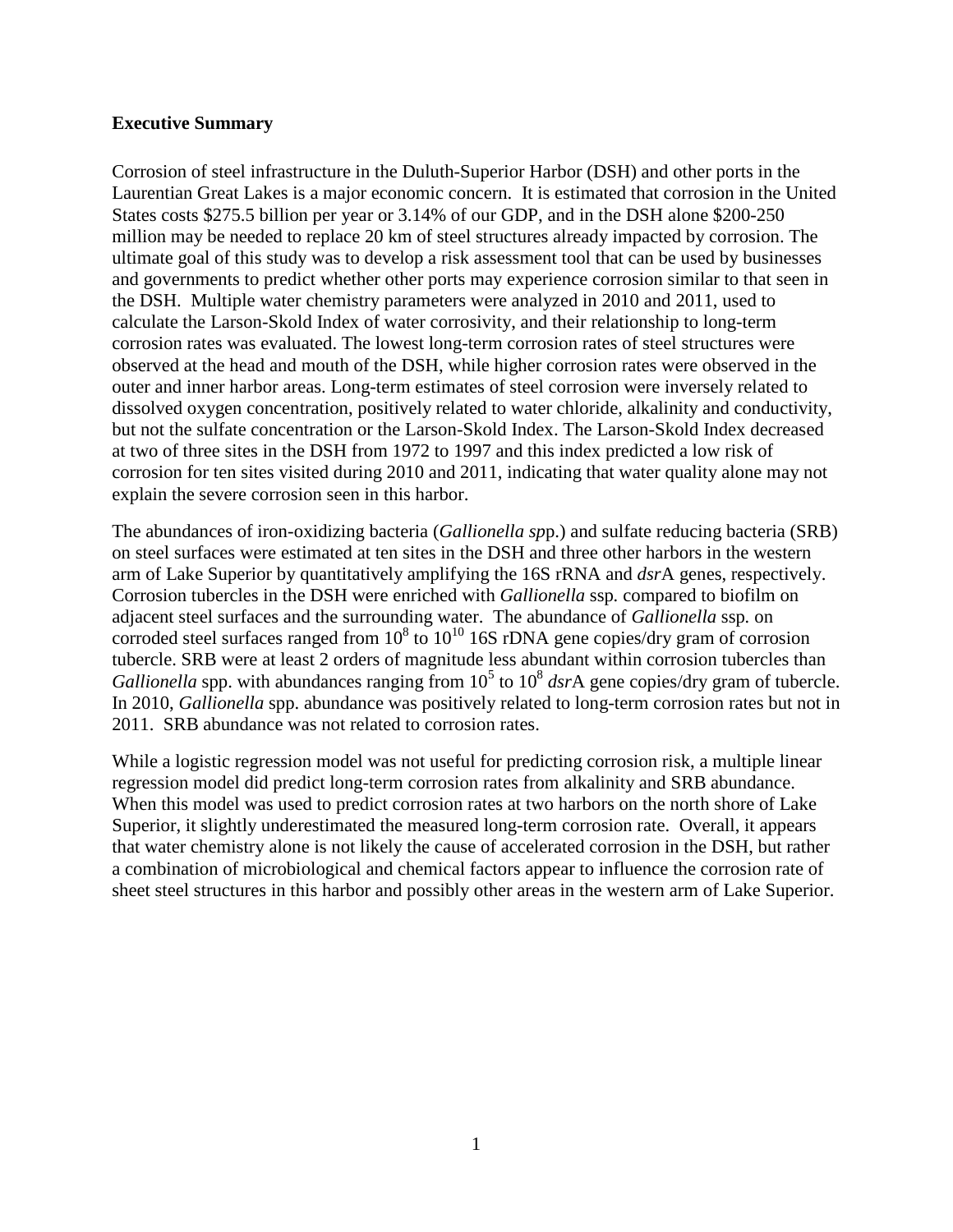#### **Introduction**

Maritime transportation has long been an important historic and economic component of the Laurentian Great Lakes states. Economically, the shipment of products such as iron ore, taconite, coal, grain, and stone aggregates provided 227,000 jobs both directly and indirectly to the United States and total business revenue was \$33.6 billion (Martin Associates 2011). Thus, any disruption to the transport of these materials will negatively impact the economy of the Great Lakes states. Accelerated corrosion in the Duluth-Superior Harbor (DSH) has become a major concern and the steel infrastructure in this port is corroding faster than expected (Ray *et al.* 2009). A report by Bushman and Associates in 2006 suggested that water quality and potentially microbiologically influenced corrosion (MIC) may be causes for the corrosive loss of this steel, which they estimated to be 2 to 12 times greater than normal in freshwater.

Water quality is an important factor to consider when examining the corrosion of steel infrastructure in both marine and freshwater environments. Ions such as chloride, sulfate, and oxygen have been implicated to have an aggressive corrosive action on steel surfaces (Huang and Zhang 2005, Montemor *et al.*2003, Simard *et al.* 2001, Larson and Skold 1958). Chloride has been shown to lead to voids in corrosion films and scales, which initially provide some protection against generalized corrosion (Sarin *et al.* 2004), and can lead to pitting of the steel (Montemor *et al* 2003, Simard *et al.* 2001). Sulfate can reduce the effectiveness of corrosion scales made of iron oxy-hydroxides that are known to limit the corrosion reaction by replacing this film with one that is less protective (Al-Tayyib *et al.* 1988). We used the Larson-Skold Index of corrosivity (Larson and Skold 1958) to predict how the corrosive effects of chloride (Cl ) and sulfate  $(SO_4^2)$ , and the protective influence of bicarbonate (HCO<sub>3</sub><sup>-</sup>) and carbonate (CO<sub>3</sub><sup>2</sup>) may influence corrosion of steel at sites in the DSH.

Corroded steel structures in the DSH have a rusty appearance and corrosion tubercles characteristic of MIC. The raised, hard tubercles are mostly ferric hydroxide but also contain a variety of organic and inorganic compounds that are characteristic of the presence of ironoxidizing bacteria (Hamilton 1985). The tubercles are often covered in carbohydrate slimes or biofilms produced by iron-oxidizing bacteria (FeOB), sulfate-reducing bacteria (SRB), and a consortia of other microorganisms (Hamilton 1985). Iron-oxidizing species in the genera *Gallionella* and *Leptothrix* are common bacteria that are responsible for the deposition of such ferric oxides (Emerson and Moyer 2002) and can grow in neutral pH and oxic conditions (Emerson *et al.* 2010) typical of the DSH. DNA sequences from bacteria most closely related to *Gallionella* species and *Sideroxydans lithotrophicus* were cloned and identified at sites such as Hallett Dock 5 in the DSH where steel corrosion seems the most severe (Hicks 2009). Biofilms create microenvironments by creating an oxygen gradient and therefore play a critical role in determining the types of microbes present (Hamilton 1985; Lee and Characklis 1993). While oxygen gradients can be established within the microenvironment, local concentrations of chemicals can also change from the outside environment (Lee and Newman 2003).

Not only does sulfate affect the scales produced by the general corrosion reaction, it also supports the metabolism of sulfate-reducing bacteria (Liu *et al.* 2009, Gibson 1990, Hamilton 1985). In the anaerobic zone under corrosion tubercles, sulfate-reducing bacteria (SRB) often produce black precipitates of iron-sulfide (FeS) (Hamilton 1985). The metabolic activities of SRB and other anaerobic bacteria can led to the development of a cathodic region under biofilms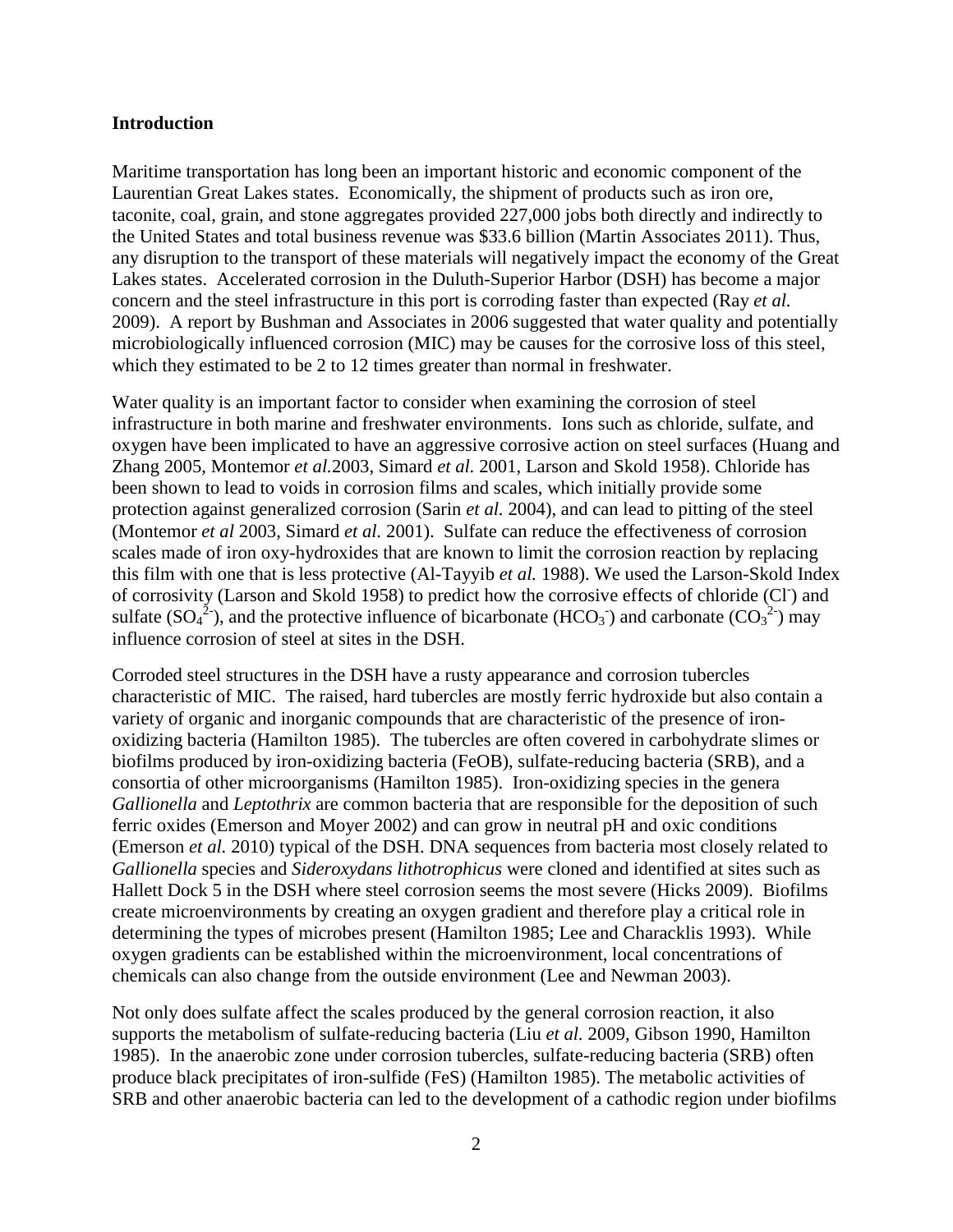that help establish an electrochemical cell that ultimately leads to pitting of the steel surface (Potekhina *et al.* 1999). Microbial metabolic processes are known to influence corrosion by changing the chemistry around the metal surface, and thus the activities of microorganisms like bacteria may be just as influential as water quality on accelerating metal corrosion. In this study, we estimated the abundances of both *Gallionella* spp. and SRB within corrosion tubercles and adjacent biofilms using quantitative PCR (qPCR).

This research project had several objectives and goals. The first objective was to examine historical water quality data and use it to evaluate the corrosive nature of water in the DSH. Second, we made new measurements of ions in water and estimated the abundances of *Gallionella* spp. and SRB on steel surfaces and water in the DSH and three harbors in the western arm of Lake Superior. These water quality and microbiological measurements were then compared to long-term corrosion rates calculated for this sites by measuring corrosion pit depths and knowing the age the steel structures. The ultimate goal of this project is to develop a risk assessment tool that can be used to predict the risk of corrosion similar to that observed in the DSH in other harbors within Lake Superior. The measurements of water quality parameters, bacterial abundances, and corrosion pit depths were used as the basis to evaluate the influence of water quality on this corrosion process but also construct a risk assessment tool.

# **Methods**

## *Site Descriptions –*

Ten sites in the Duluth-Superior Harbor and Lake Superior (Duluth, MN and Superior, WI) ranging from low to severely corroded were selected for this study in 2010 and 2011 (Figs. 1 and 2). The Superior Entry located at N 46 $^{\circ}$  71.014' W 092 $^{\circ}$  00.661', Duluth Entry located at N 46 $^{\circ}$ 77.987' W 092 $^{\circ}$  08.829', and Oliver Bridge located at N 46 $^{\circ}$  65.673' W 092 $^{\circ}$  20.225' represented sites known to have less severe corrosion. Moderately corroded sites included Cargill (now known as White Box Dock) at N  $46^{\circ}$  76.948' W 092 $^{\circ}$  10.529', the Army Corps of Engineers dock at N 46 $\degree$  77.519' W 092 $\degree$  09.234', the Duluth Seaway Port Authority Berth 4 at N 46 $\degree$ 75.724' W 092 $^{\circ}$  09.571', Graymont (formerly known as Cutler Magner) located at N 46 $^{\circ}$  73.332' W 092 $^{\circ}$  07.468', and Cenex Harvest States dock at N 46 $^{\circ}$  74.288' W 092 $^{\circ}$  10.116'. Severe corrosion has been observed at two sites that were sampled; Midwest Energy Resources Company dock at N 46 $^{\circ}$  74.232' W 092 $^{\circ}$  11.546' and Hallett Dock 5 located at N 46 $^{\circ}$  74.563' W  $092^{\circ}$  13.223'. Docks and other structures at all of these sites are constructed of the same type of A328 sheet steel (Chad Scott, pers. comm.).

In 2011, six of the ten original sample sites from 2010 were resampled in the Duluth-Superior Harbor (Fig. 1). A new area of the Duluth Entry on the harbor side of the entry, which is moderately corroded, was also sampled in 2011 to compare with samples taken from the Lake Superior side of this entry in 2010. Additional sites in four harbors along the north shore of Lake Superior were also sampled in 2011 to gain a better understanding of the geographic extent of corrosion of steel infrastructure in this lake (Fig 2). The four sample locations included the Knife River Marina (N 46 $^{\circ}$  56.773' W 091 $^{\circ}$  46.923'), Two Harbors (N 47 $^{\circ}$ 01.032' W 091 $^{\circ}$ 40.391'), Silver Bay (N 47<sup>o</sup> 17.030' W 091<sup>o</sup> 15.668'), and Taconite Harbor (47<sup>o</sup> 52.24' N, 90<sup>o</sup> 92.88′ W).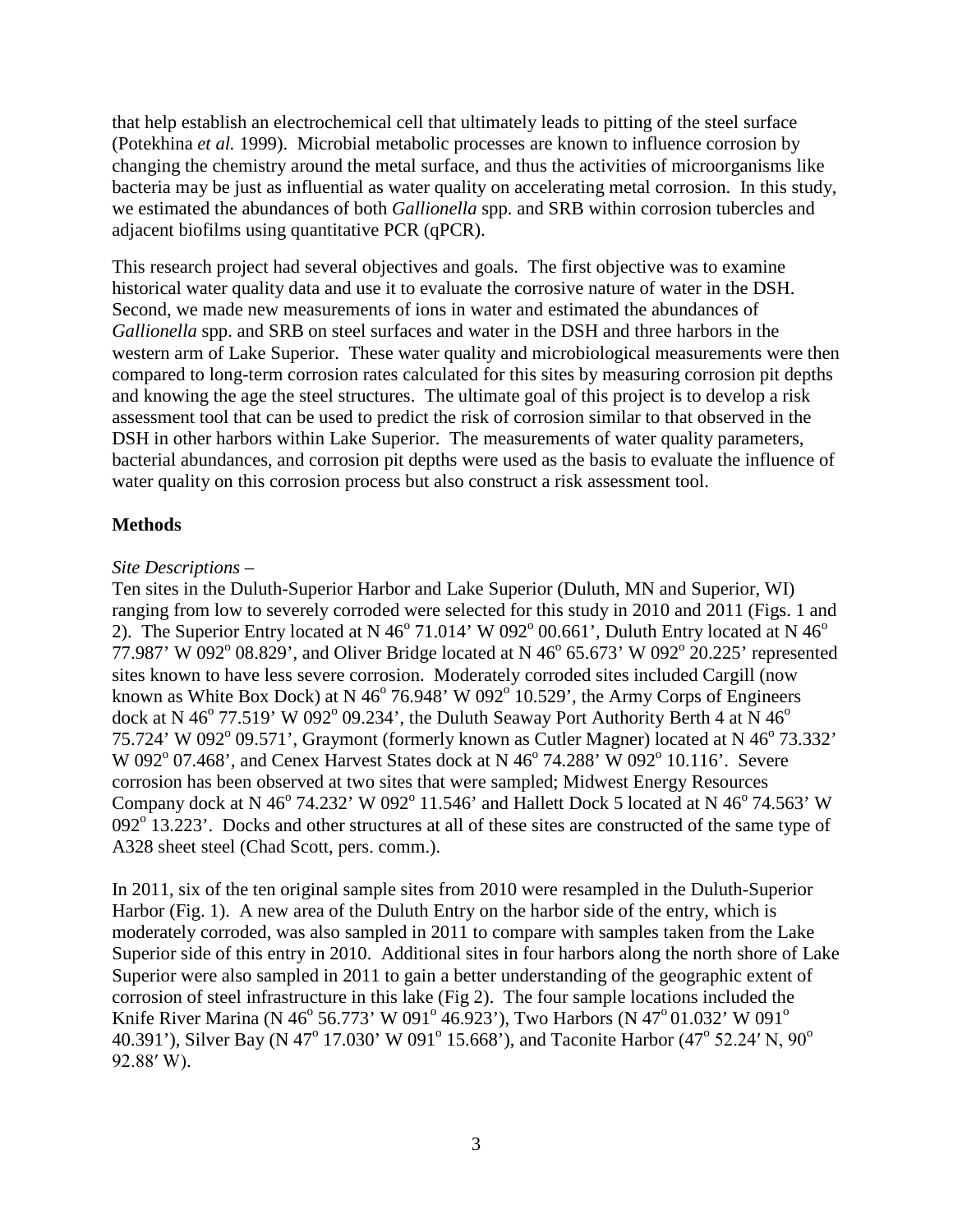

Fig. 1. Map of locations that were sampled in the Duluth-Superior Harbor during August 2010 and July 2011. Sites shown in bold italicized text were sampled both years, while other sites were sampled in either 2010 or 2011.



Fig. 2. Locations at harbors sampled along the north shore of Lake Superior in July 2011. Map courtesy of Discovery Communications, 2011.

#### *Sampling –*

Bulk water, corrosion tubercles, and biofilm adjacent to tubercles were collected at the sample sites in the DSH and Lake Superior on August 9-10, 2010 and July 26-27, 2011. All samples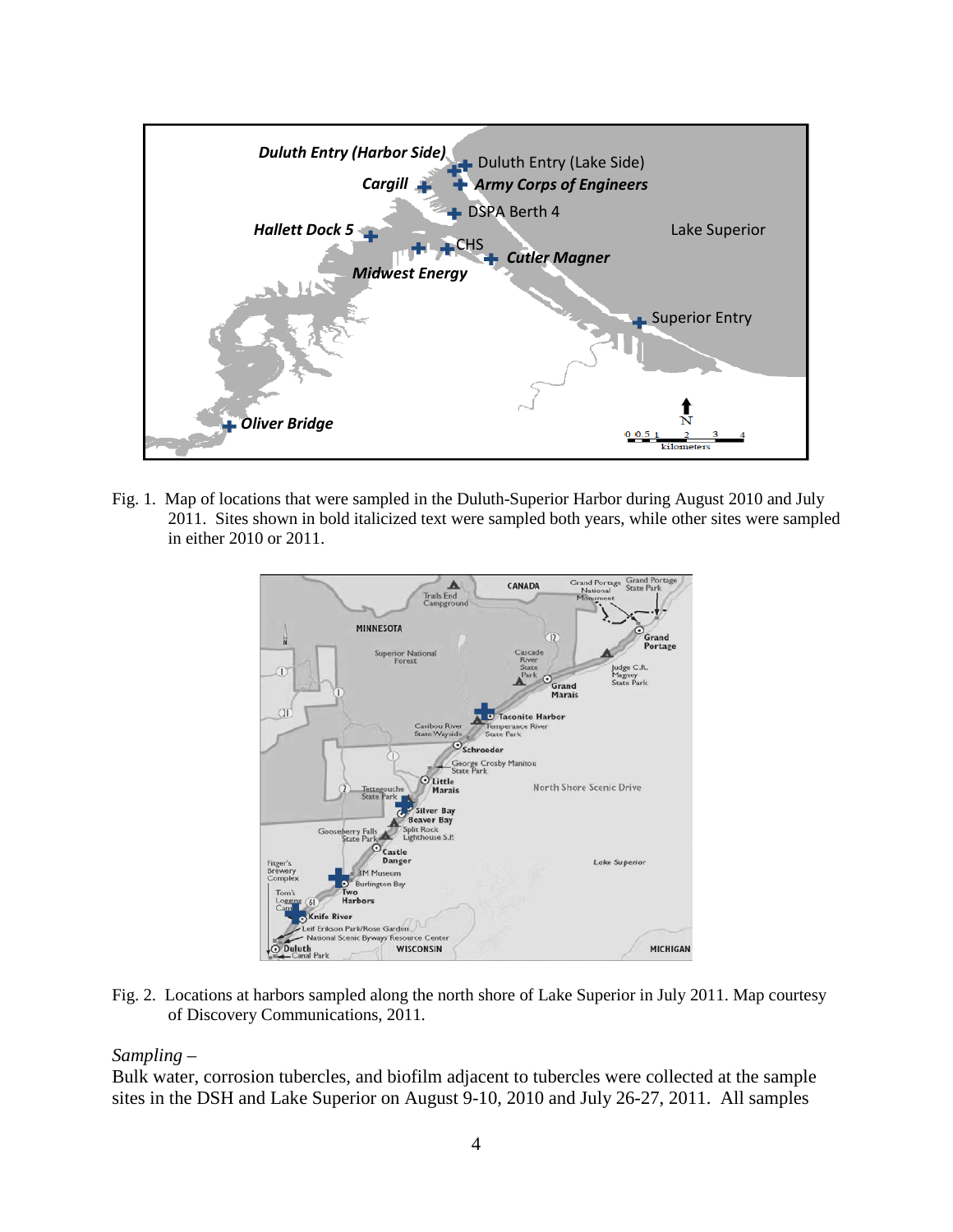were collected by hardhat divers from AMI Consulting Engineers, P.A. (Superior, WI) from sheet steel and pilings at these sites. Bulk water at each site was collected in triplicate using 1 L Nalgene bottles that had been prewashed, rinsed with 10% HCl, and rinsed with sterile Milli-Q water. Water was collected approximately 1 m from the steel surfaces, 1 to 2 m below the water line, and prior to tubercle and biofilm collection at all sites. The collected water was stored in a cooler on ice until held at  $4^{\circ}$ C in the laboratory before being sent to Trace Analytical Laboratories Inc. for water quality analyses. In addition to the 1 L bottles, 5-gallon carboys of water were collected in 2011 from each site. These water samples were filtered through Duropore membrane filters (142 mm diameter, 0.22 µm pores size) to collect microbial cells for subsequent extraction of bacterial DNA for qPCR analyses.

Corrosion tubercles and biofilms adjacent to the tubercles were collected by a professional diver on steel surfaces 1 to 2 m below the water line where corrosion was observed to be the most severe. Sterile 60-ml syringes modified by attaching brushes to the syringe plungers were used to scrape off tubercles or biofilm adjacent to corrosion tubercles (Ksoll *et al.* 2007). Sample material was then drawn into the body of the syringe, capped with a silicone stopper and brought to the surface, where the samples were then transferred to Whirlpak<sup>®</sup> bags, sealed, and placed on ice. All samples were frozen  $(-20^{\circ}C)$  at the laboratory prior to extracting DNA. Corrosion pit depths and diameters were measured at each site by the diver using a manual pit depth gauge. Thirty total pit depths and diameters were taken at each site at the water line  $(n=10)$ , three feet below the water line  $(n=10)$ , and at six feet below the water line  $(n=10)$ . Pit diameters were measured on the same corrosion pits that pit depth was measured using a ruler on the manual pit depth gauge. The long-term corrosion rate of the steel structure sampled at these sites was estimated by dividing the average corrosion pit depth by the in-service age of the steel structure.

#### *Water Quality Measurements –*

Water chemistry measurements were performed by Trace Analytical Laboratories, Inc. (Muskegon, MI). Alkalinity was measured using titration method SM 2320 and chloride using ion chromatography (EPA 300.0; Pfaff 1993). Sulfate and dissolved copper measurements were made using ion chromatography (EPA 300.0; Pfaff 1993) and inductively coupled plasma-atomic emission spectrophotometry (EPA 200.7; Martin et al. 1994), respectively. Dissolved oxygen, conductivity, and temperature measurements were made using a YSI 85 probe at all sample sites. A YSI 63 probe was used to make pH measurements and verify conductivity and temperature measurements. Dissolved organic carbon (DOC) was analyzed using the procedure of Burdige and Homstead (1994) using a Shimadzu TOC-Vcsh/TN Analyzer. Water samples (20 ml) were acidified to pH 2 with 6M HCL in glass vials that were pre-combusted to remove inorganic carbon.

#### *Prokaryotic Cell Counts –*

Total prokaryotic cell abundance was counted using a DAPI staining method developed by Porter and Feig (1980). Tubercle and biofilm samples (0.025 to 0.035 g each) were preserved in 1.9 ml of nuclease free water and 100 µl 37% formaldehyde (2% formaldehyde final concentration) and then stored at  $4^{\circ}C$  for less than two weeks. Subsamples were stained with DAPI (10  $\mu$ M final conc.) and prokaryotic cells were counted using a Nikon Eclipse 80i epifluorescence microscope. Three aliquots of the preserved samples were stained for 5 minutes and filtered onto black polycarbonate filters (Poretics, 25 mm dia., 0.22 µm pore). Using UV illumination, fluorescent prokaryotic cells were counted under a total magnification of 1,000x.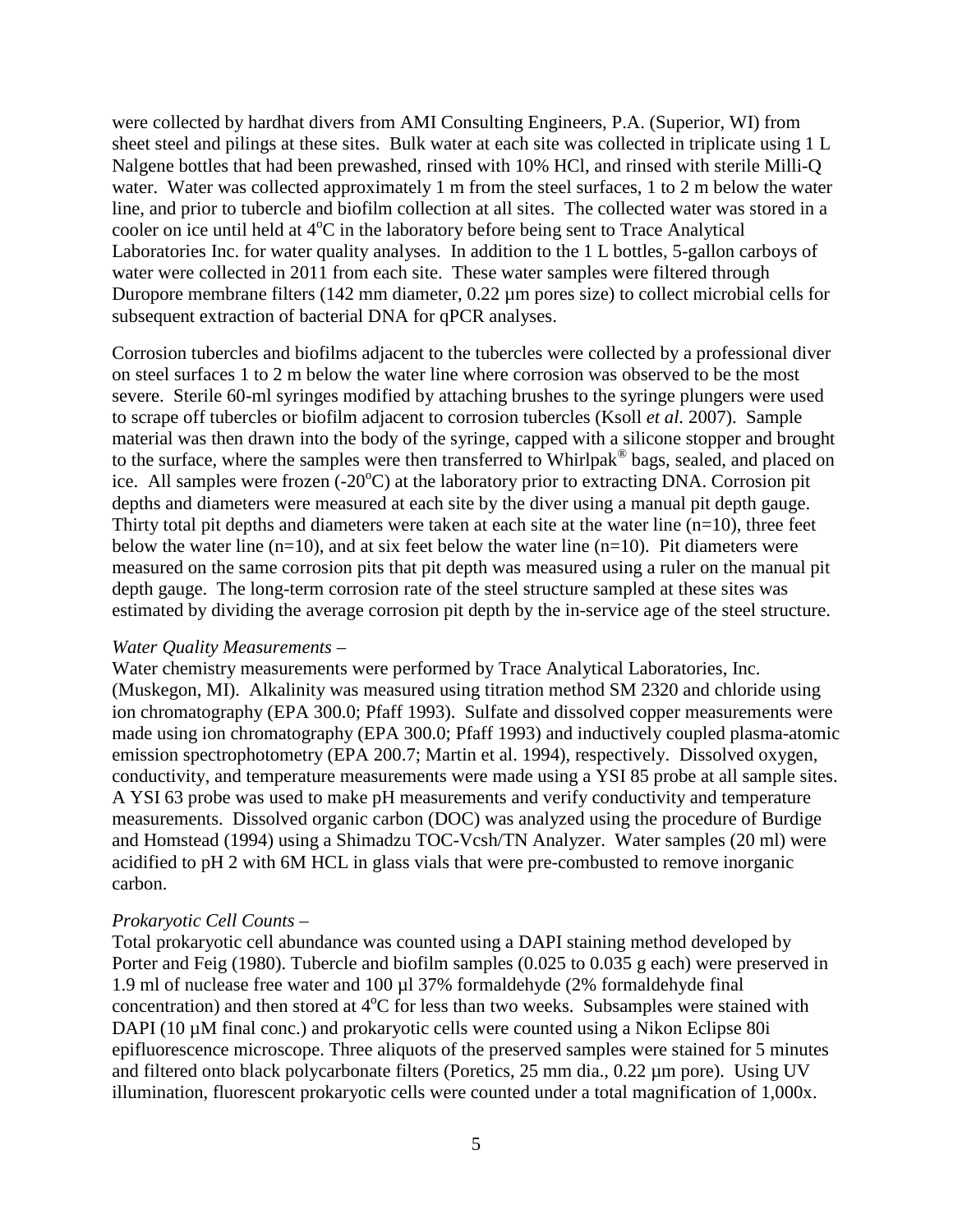Ten fields of view were then counted for each of the three filters per site and were converted to prokaryotic cells per dry gram.

# *DNA Extraction –*

DNA from tubercles, biofilm, and filtered water was extracted using the PowerSoil® DNA isolation kit from MoBio Laboratories, Inc (Carlsbad, CA). Prior to the corrosion tubercle and adjacent biofilm samples being frozen, 0.25 to 0.35 g of material were utilized for each total DNA extraction. Two extractions of each sample were performed and the two extracts were concentrated through one silica spin filter. Afterwards, the sample was then eluted in 50 µl of TE buffer to obtain a final DNA concentration greater than  $2 \text{ ng}/\mu$ l that could be used for quantitative PCR. One-eighth of the Duropore (142 mm dia.; 0.2 µm pore) membrane filter for each water sample were also extracted using the same PowerSoil® DNA isolation kit. Total DNA was quantified (ng/µl) using a Thermo Scientific (Wilmington, DE) NanoDrop 3300 full spectrum fluorospectrometer. DNA samples were fluorescently stained using Quant-iT™ PicoGreen® dsDNA reagent from Invitrogen™ Molecular Probes, Inc (Eugene, OR). Extraction efficiencies were also performed in triplicate using autoclaved corrosion tubercle material amended with DNA from *E. coli* cells. Approximately 500 ng of *E. coli* DNA was extracted through the PowerSoil® DNA isolation kit and re-measured on the NanoDrop fluorospectrometer.

# *Quantitative PCR –*

Two quantitative PCR assays were used to estimate the abundance of *Gallionella* spp. and sulfate-reducing bacteria. All PCR primers and probes for these assays (Table 1) were synthesized by Integrated DNA Technologies (Coralville, IA).

| Primer/probe | Sequence $(5' \rightarrow 3')$ | <b>Specificity</b> | [Final Primer]   | Reference          |
|--------------|--------------------------------|--------------------|------------------|--------------------|
| Gal1f        | CGA AAG TTA CGC TAA TAC CGC    | Gallionella spp.   | $200 \text{ nM}$ | Li et al., 2010    |
|              | <b>ATA</b>                     |                    |                  |                    |
| Gallr        | CTC AGA CCA GCT ACG GAT CGT    | Gallionella spp.   | $200 \text{ nM}$ | Li et al., 2010    |
| Gallp        | CCT CTC GCT TTC GGA GTG GCC G  | Gallionella spp.   | $120 \text{ nM}$ | Li et al., 2010    |
| $DSR1f+$     | ACS CAC TGG AAG CAC GGC GG     | <b>SRB</b>         | $400 \text{ nM}$ | Kondo et al., 2004 |
| DSR-R        | GTG GMR CCG TGC AKR TTG G      | <b>SRB</b>         | $400 \text{ nM}$ | Kondo et al., 2004 |

Table 1. PCR primers and probes used for qPCR analyses of FeOB and SRB abundances.

Iron-oxidizing bacteria (*Gallionella* spp.) qPCR*.* The primers, probe, and qPCR method developed by Li et al. (2010) were used to estimate the abundance of *Gallionella* spp. in DNA from tubercles, biofilms, and water samples. QPCR was performed in a reaction volume of 25 µl consisting of 12.5 µl of Brilliant II Master Mix (Agilent Technologies), 0.5 µl of 10 µM solutions of the appropriate forward and reverse primers (Table 1), 1.0  $\mu$ l of a 3  $\mu$ M solution of the Gal1p probe, 2.0 µl of 10 mg/ml bovine serum albumin, 0.5 µl of ROX reference dye, 3 µl of nuclease-free water and 5 µl of DNA template (10 ng total). The 5' end of the Gal1p probe was fluoresecently labeled 6-carboxyfluorescein (FAM) and the 3' end with the quencher 6 carboxytetramethylrhodamine (TAMARA). Amplification was performed on a Rotor-Gene 3000 (Corbett Life Sciences) qPCR thermal cycler following the protocol: 10 min at 95°C followed by 40 cycles of 95 $\rm{^{\circ}C}$  for 30 sec and 58 $\rm{^{\circ}C}$  for 40 sec. A 16S RNA gene clone isolated from the Duluth-Superior Harbor (HD5-Clone 113) containing PCR fragment with a maximum sequence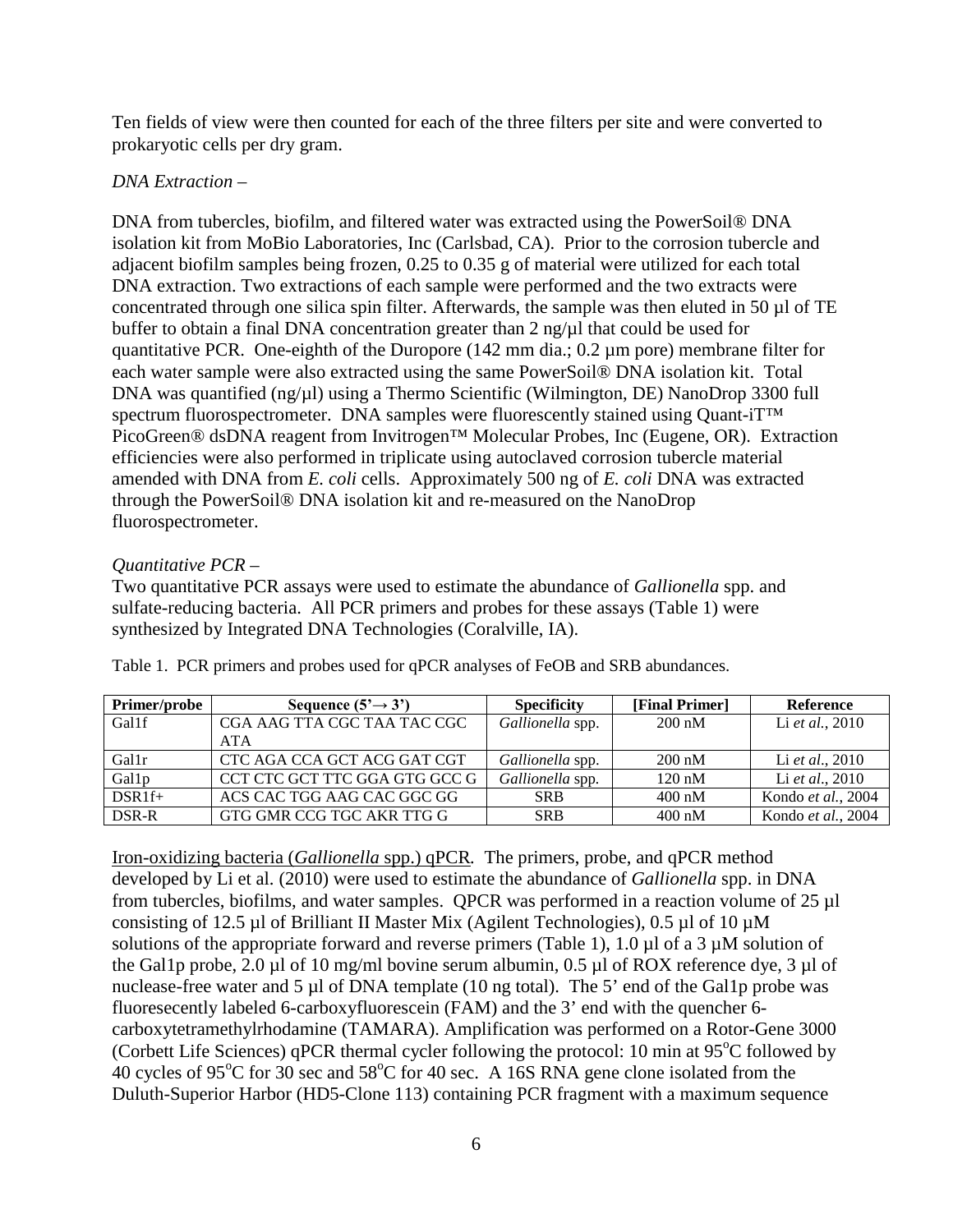identity of 97% to a *Gallionella* species was cultured and the 16S rRNA gene fragment was reamplified as an authentic standard to construct standard curves. A standard curve ranging from 200 pg to 2 ag of HD5-Clone113 DNA that was amplified with the Gal1F/Gal1R primer set. All qPCR was performed in triplicate for each sample.

Sulfate-reducing bacteria qPCR. A modified procedure from Schippers and Neretin (2006) was used to estimate the abundance of sulfate-reducing bacteria by quantifying copies of the *dsr*A gene. Quantitative PCR was performed in a 25 µl reaction volume consisting of 12.5 µl Brilliant II SYBR Green Master Mix (Agilent Technologies), 1.0 µl of 10 µM forward and reverse primers (Table 1), 2.0 µl of 10 mg/ml bovine serum albumin, 0.5 µl ROX reference dye, and 3.0 µl nuclease-free water and 5 µl of DNA template (10 ng total) on a Rotor-Gene 3000 (Corbett Life Science) qPCR thermal cycler. A standard curve was developed using *Desulfovibrio vulgaris* subsp. *vulgaris* genomic DNA (ATCC 29579D-5) amplified with the DSR1f+ and DSR-R primer set. The standard curve ranged from 2 pg to 2 ag  $(8 \text{ to } 8 \text{ x } 10^9 \text{ copies of the } dsrA \text{ gene})$ of this genomic DNA. The cycling conditions used in this SYBR green qPCR method were: 10 min at 95°C initial denaturation and enzyme activation, 40 cycles of 15 sec at 95°C, 60 sec and an additional data acquisition step of 15 sec at  $85^{\circ}$ C. Finally, a melt-curve analysis was performed with a melt ramp from  $72-95^{\circ}$ C to detect primer dimers and other non-specific binding. The additional step at  $85^{\circ}$ C reduced baseline noise in the melt curve analysis and allowed for more accurate data acquisition around our expected product size of 221 bp. qPCR analyses were performed in triplicate on each sample.

## *Statistical Analyses –*

Linear regression was used to evaluate relationships between water quality parameters, bacterial abundances and long-term corrosion rates estimated from corrosion pit depths. A multiple linear regression model was constructed to predict corrosion rates and used water chemistry and bacterial abundance measurements from the DSH to estimate regression parameters. A forward selection was applied to each parameter, where only parameters that were significant at a  $p<0.05$ level were selected to remain in the model. Forward selection enters the variable that is most correlated with corrosion rate first, then continues this processes with the other variables. This selection processes recalculates the significance of each variable based on the partial F-statistic, thus building the model based on the variables that have already been entered into the model. A final model with statistical significance  $(p<0.05)$  using alkalinity and total SRB measurements was used to predict corrosion rates. This model was parameterized with data collected from the DSH in 2010 and 2011 and then applied to data collected during 2011 at three harbors on the north shore of Lake Superior. All simple linear and multiple linear regressions were made using the  $JMP^{TM}$  version 9.0 statistical software package from SAS Institute, Inc (Cary, NC).

#### **Results and Discussion**

## *Historical Changes in Water Quality –*

Historical changes in water chemistry were evaluated at three sites in the DSH; the Oliver Bridge (OB), Bascule Bridge Fishing Pier (BB), and Burlington Northern Rail Road Bridge (BNRR) (Fig. 1). Dissolved oxygen concentrations (DO) remained relatively stable at the Bascule Bridge Fishing Pier (BB) from 1987 to 1996 averaging 10.9 mg/L, whereas significant increases in dissolved oxygen were observed at the BNRR and OB sites. At the BNRR, dissolved oxygen increased significantly (p<0.05) between 1973 and 1987 from around 5.0 mg/L to 11.0 mg/L. At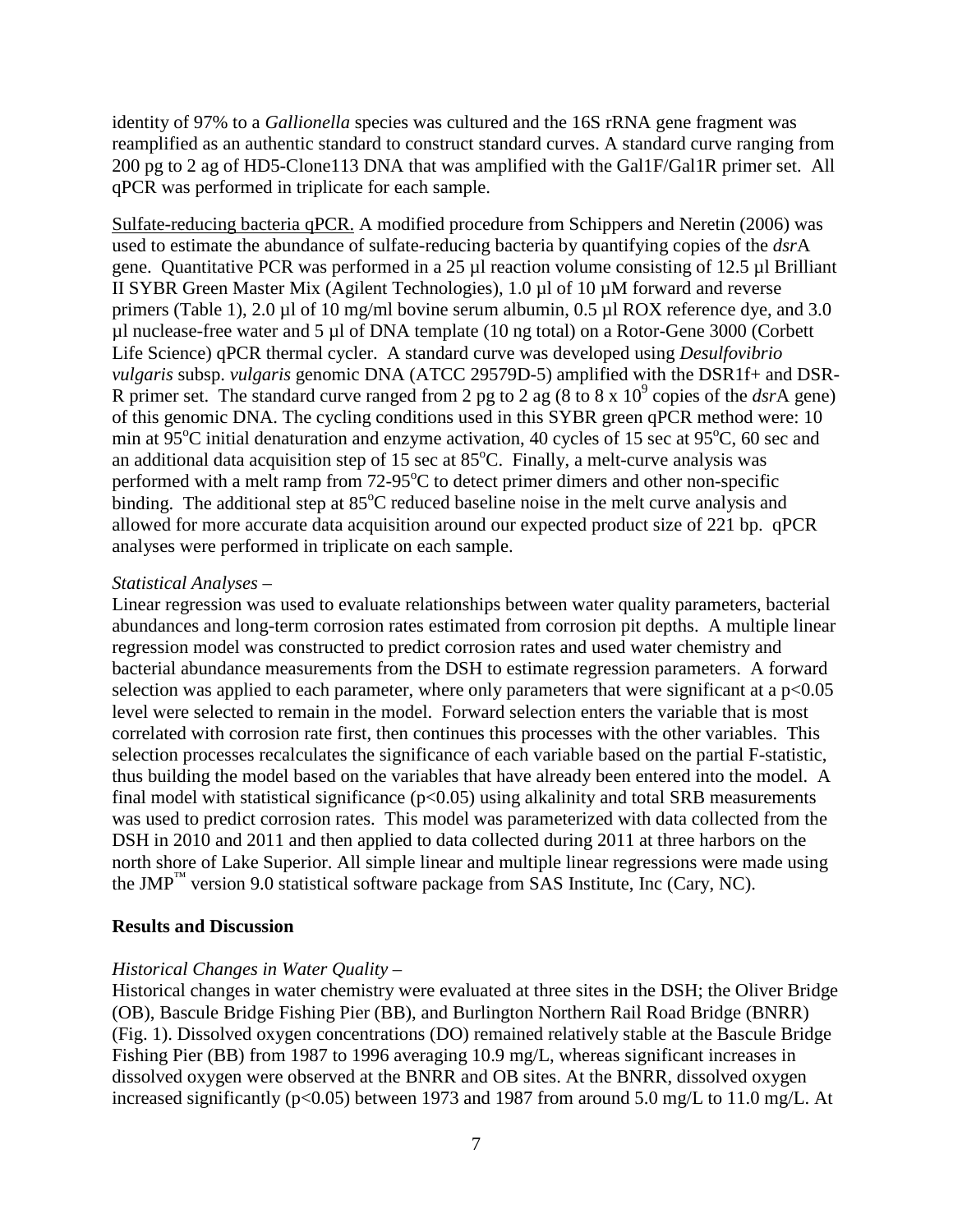the OB site, DO steadily increased from approximately 5 mg/L in 1972 to 10 to 12 mg/L in 1996. DO was lower during the summer months and greater during the winter, reflecting the dependence of DO concentration on water temperatures. A seasonal analysis indicated DO increased  $(p<0.05)$  during all seasons over this period.

Dissolved oxygen may play a diminishing role in the corrosion process after the initial formation of corrosion products such as lepidicrocite. After the development of corrosion scale and as DO decreases, the black precipitate magnetite becomes the dominant corrosion product (Huang and Zhang 2005) under the corrosion scale. This is relevant because the tubercle anatomy seen in the DSH typically contains a brownish-orange outer shell made of goethite and lepidocrocite and a hard shell containing magnetite under this surface layer (Ray *et al.* 2010). This change indicates that as the inner part of the tubercle becomes anoxic, dissolved oxygen may not be directly involved in the pitting that occurs under the tubercle.

Three dissolved ions found in water, chloride, sulfate, and carbonate (measured as alkalinity), are of particular interest because chloride and sulfate are somewhat corrosion to steel while carbonate provides some protection from corrosion. At the OB, chloride concentrations were higher in the 1970's but remained relatively constant since the early 1980's with an average of 8.3 mg/L. More recently, chloride concentrations at this site were similar to those in the 1980's, ranging from 9.4 to 7.5 mg/L in 2010 and 2011, respectively. Much like chloride, dissolved sulfate at the OB peaked in the mid-1970's, ranging from 15.0 mg/L to 29.0 mg/L. Significant declines have occurred since then to 10.0 mg/L in 1996. In September 2006, sulfate was 14.0 mg/L at the OB. However, concentrations of 49.0 and 10 mg/L were measured in 2010 and 2011, indicating the variability of sulfate concentration that is possible at this site in the most upper part of the DSH. Alkalinity, measured as calcium carbonate  $(CaCO<sub>3</sub><sup>2</sup>)$  remained constant since the early 1970's at the OB with no significant change from about 55 mg/L.

Historical data for the Bascule Bridge Fishing Pier (BB) spanned 10 years from 1987 to1996. There was no significant change in any of the water quality parameters analyzed during this period. Chloride at BB showed no significant change over time. Sulfate remained constant averaging 12.8 mg/L and the average alkalinity was 58.8 mg/L. Similarly, there was no change (p's>0.05) in chloride, sulfate, and alkalinity concentrations from 1973 to 1987 at the Burlington Northern Rail Road bridge (BNRR), which is 0.3 miles further upstream from the BB and closer to WLSSD. Alkalinity as  $CaCO<sub>3</sub>$  averaged 54.4 mg/L, average chloride was 12.2 mg/L, and the average sulfate concentration was 13.8 mg/L.

The Larson-Skold Index of water corrosivity, which relies on chloride, sulfate, and alkalinity concentrations, was calculated for each of these three sites to evaluate the effect of water chemistry on steel corrosion. From 1972 to 1997, the Larson-Skold Index decreased ( $p < 0.05$ ) at the OB (Fig. 2, panel C), whereas this index remained unchanged at the BB and BNRR sites (Fig. 2, panels A and B). It is important to note that among these three sites and of the 478 Larson-Skold calculations, there were only 37 instances (7.7% of the time) when the Larson-Skold Index was above the 0.8 threshold considered an intermediate risk for corrosion during this 25 year period. The Larson-Skold Index was above the 1.2 threshold only three times and only at the OB from 1972 to 1997, which indicates a potentially high risk for corrosion.

In summary, the analysis of water quality from the early 1970's to the late 1990's in the DSH indicated dissolved oxygen increased during this period at two sites, but there were few major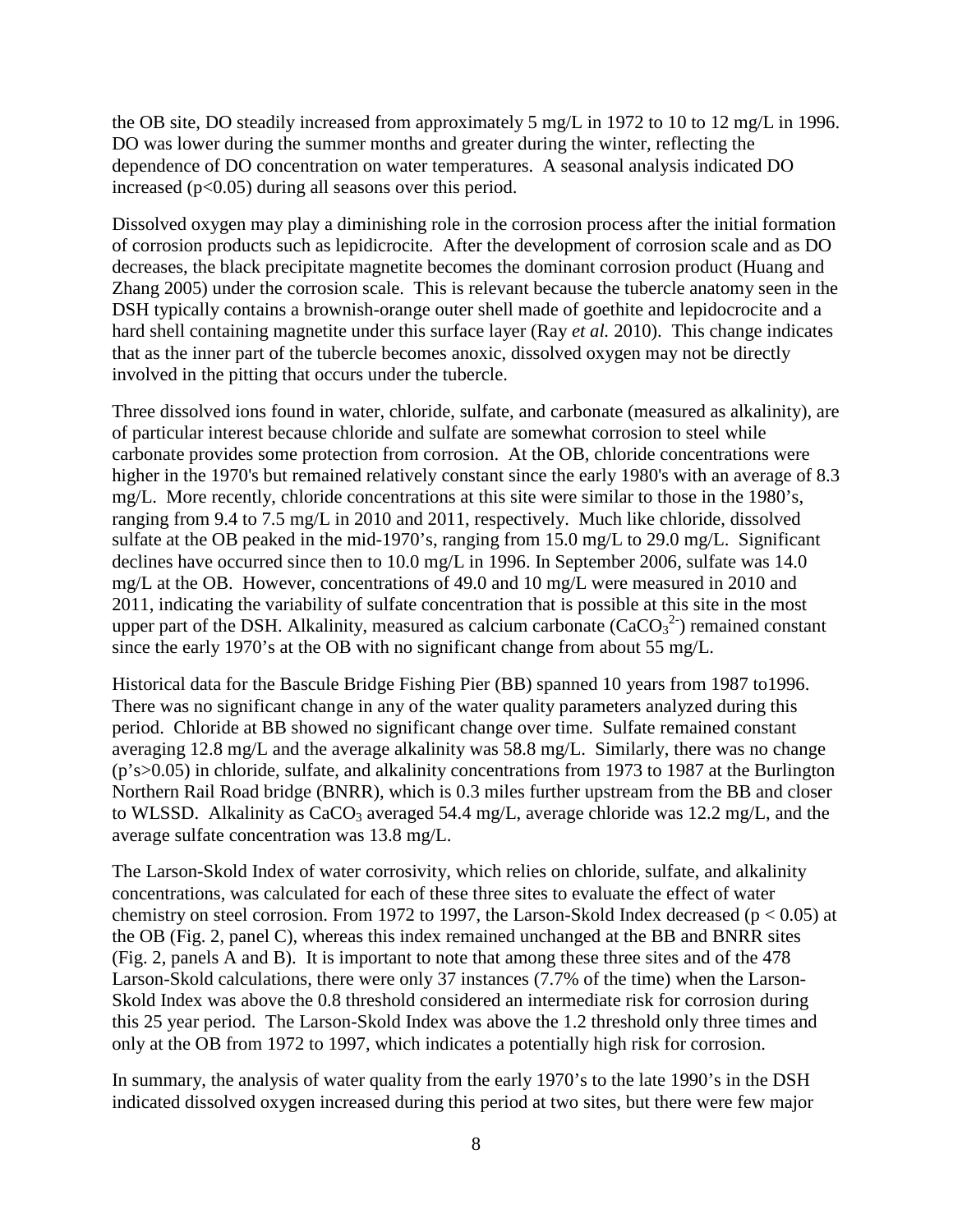changes in water quality parameters associated with corrosion. In fact, the corrosivity of the water, as indicated by the Larson-Skold Index, remained unchanged at one site (BNRR) and appeared to decrease from the 1970's to the 1990's at the upper most part and lower most part of the DSH (OB and BB). We interpret this to mean that changes in water quality alone may not be responsible for the appearance of severe and possibly accelerated corrosion of steel structures that was recently discovered in this harbor. Bostrom (2010) reached a similar conclusion but suggested that water chemistry may influence the composition of bacterial communities found on these structures.



Fig. 3. Long term change in the Larson-Skold Index of water corrosivity for the (A) Bascule Bridge, (B) Burlington Northern Railroad Bridge, and (C) Oliver Bridge in the Duluth-Superior Harbor from 1972 to 1997.

#### *Estimates of Long-Term Steel Corrosion Rates in the DSH –*

The steel corrosion rates estimated in 2010 and 2011 represent long-term corrosion occurring over 30 to 100 years. These corrosion rates varied among sites in the Duluth-Superior Harbor and the north shore of Lake Superior (Fig. 4) but were similar between years at sites where measurements were made in both 2010 and 2011. The lowest corrosion rates were observed at the head (OB site) and mouth of the harbor (Duluth and Superior entries), while higher rates were observed in the outer and inner harbor areas where corrosion appears more severe. Wiener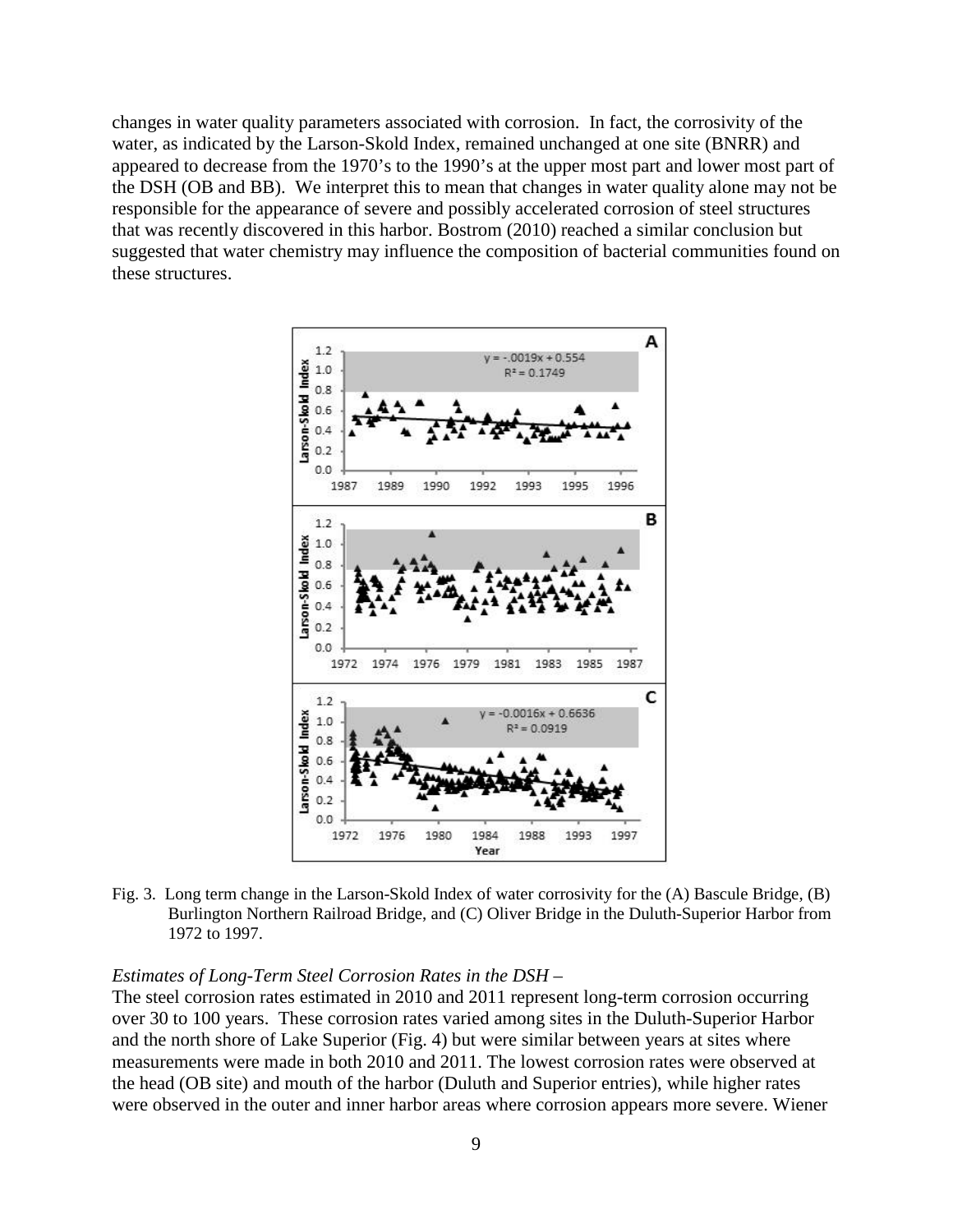and Salas (2005) determined that average corrosion rate in marine systems varies between 0.1 to 0.3 mm/year. At several sites in the outer (Cargill, DSPA Berth 4) and inner (Hallett Dock 5, Midwest Energy Resources) harbor, the long-term steel corrosion rates were within this range (Fig. 4). A typical rate of corrosion for freshwater ecosystems may be an order of magnitude lower than in seawater, between 0.01 to 0.04 mm/year (Bushman and Associates 2006). The long-term corrosion rates at all outer and inner harbor sites in 2010 and 2011 were above this typical rate of corrosion in freshwater.



Fig. 4. Long-term steel corrosion rates in the Duluth-Superior Harbor and along the north shore of Lake Superior estimated in 2010 and 2011. Gray box indicates corrosion rates estimated for freshwater environments (0.01-0.04 mm/year) and the dashed horizontal line indicates a corrosion rate that is considered normal in marine ecosystems (0.1-0.3 mm/year).

#### *Longitudinal Changes in Water Quality in the DSH during 2010 and 2011* –

Several water quality parameters were measured (see Appendix) at sites throughout the DSH (Fig. 1) during August 2010 and July 2011 to evaluate gradients and relate these measurements to long-term rates of corrosion. Dissolved oxygen increased from the head of the harbor (8.8 to 10.4 mg/L) to the Duluth and Superior entries to the DSH, where DO concentrations were 11.2 and 11.3 mg/L, respectively. DO was lowest at Hallet Dock 5 (8.43 mg/L) in 2010. Interestingly, the long-term estimates of steel corrosion were inversely related to the dissolved oxygen concentration – corrosion rates were typically higher at sites with lower DO concentrations (Table 2).

Chloride was relatively constant throughout the harbor with a median of 12.0 mg/L and average of 10.2 mg/L, but was positively related  $(p<0.05)$  to the long-term rate of corrosion at these sites (Table 2) - as chloride increased the rate of corrosion also increased. Sulfate concentration was more variable among sites and there was no significant relationship between sulfate and the longterm steel corrosion rate (Table 2). The highest sulfate concentration was found at the Oliver Bridge (49.0 mg/L) in August 2010 and the lowest at the Duluth (3.6 mg/L) and Superior (7.4 mg/L) entries to the DSH. The higher concentration at the OB might have been due to a rain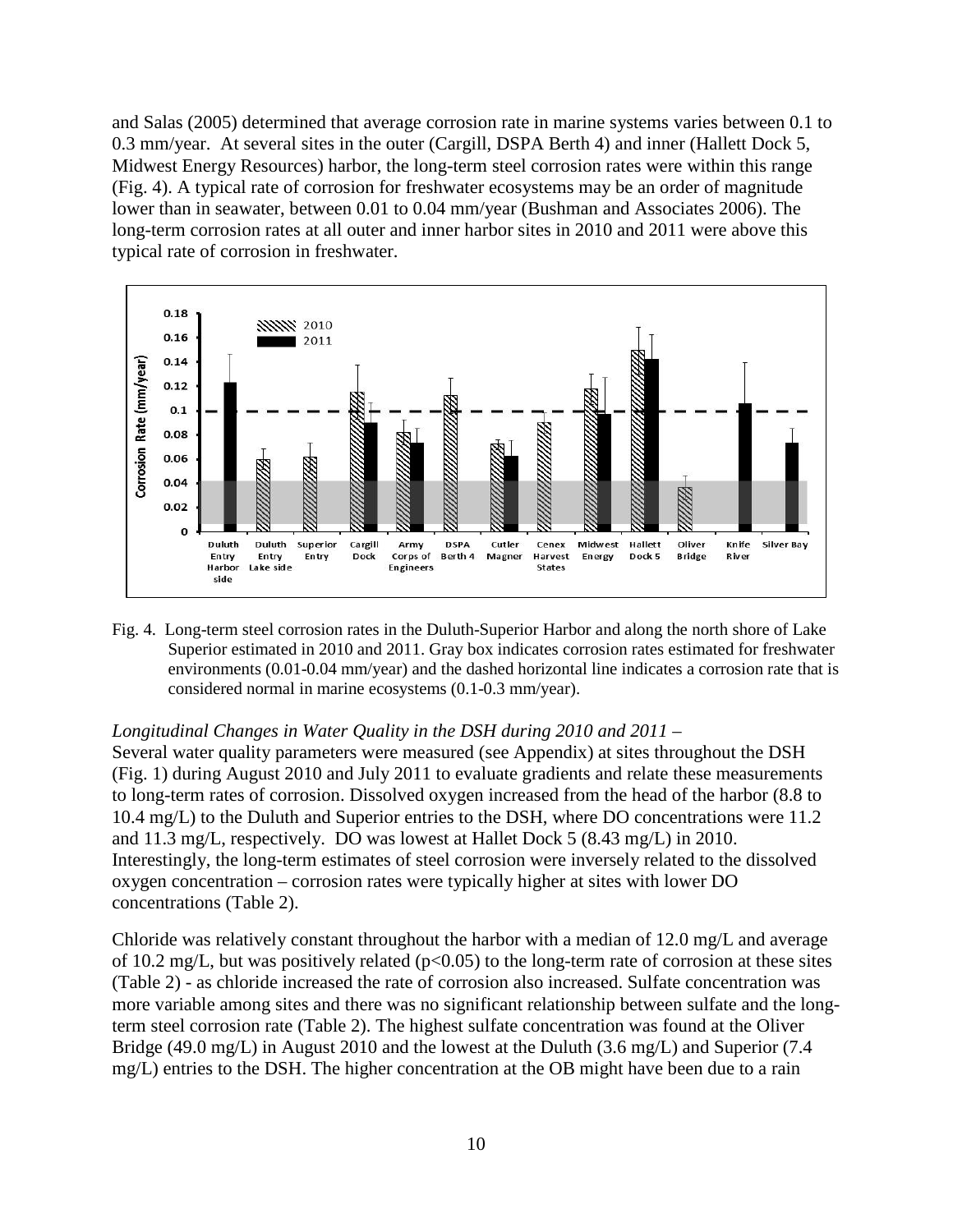event the night prior to sampling. The sulfate concentration at other sites ranged from 14.0 to 35.0 mg/L in 2010 and 2011.

There was an indication of a slight alkalinity gradient in the harbor in 2010 and 2011, with higher alkalinity in the inner harbor and lower concentrations near the harbor entrances. The highest alkalinity measurements were typically found at sites noted to be the most severely corroded such as Midwest Energy Resources Company (73 to 91 mg/L) and Hallett Dock 5 (70 to 95 mg/L). In 2010, alkalinity was positively related to the long-term corrosion rate at these sites in the DSH (Table 2).

| <b>Regression Parameter (x)</b> | <b>Regression Equation</b> | <b>P-value</b> | <b>Significance</b>         |
|---------------------------------|----------------------------|----------------|-----------------------------|
| Alkalinity                      | $y = 0.0014x - 0.0103$     | 0.005          | Significant                 |
| Chloride                        | $y = 0.0055x + 0.0382$     | 0.02           | Significant                 |
| Sulfate                         | $y = 0.0008x + 0.0735$     | 0.23           | Not Significant             |
| Larson-Skold Index              | $y = 0.0372x + 0.0751$     | 0.40           | Not Significant             |
| Conductivity                    | $y = 0.0004x + 0.0052$     | 0.04           | Significant                 |
| pH                              | $y = -0.0155x + 0.2113$    | 0.29           | Not Significant             |
| DOC                             | $y = 0.0016x + 0.0683$     | 0.08           | Not Significant             |
| Dissolved Copper                | $y = 3.785x + 0.0803$      | 0.43           | Not Significant             |
| Dissolved Oxygen                | $y = -0.0151x + 0.2306$    | 0.04           | <b>Significant Negative</b> |

Table 2. Statistical relationship between the long-term rate of steel corrosion (mm/yr) and various water quality parameters measured during 2010 at ten sites in the Duluth-Superior Harbor.

The Larson-Skold Index (Fig. 5) indicated low water corrosivity at all sites in the DSH in 2010 and 2011, except at the OB in August 2010. There was no relationship (p>0.05) between the Larson-Skold Index calculated at sites in 2010 and the estimated long-term steel corrosion rate (Table 2). These data support the conclusion reached earlier by calculating the Larson-Skold Index using long-term historical water quality measurements - water chemistry alone may not be directly responsible for the accelerated corrosion observed in the DSH. Rather, water chemistry may influence the types of communities of bacteria present on these steel structures (Bostrom 2010) and the activities of these microbial consortia may increase the corrosion rates.

The water pH was in the neutral (7.71) to slightly alkaline (8.17) range at all DSH sites in August 2010 and it was not related to the long-term steel corrosion rate (Table 2). In both 2010 and 2011, water conductivity was typically higher at sites such as Midwest Energy Resources (215- 239 µS/cm), Hallett Dock 5 (191-240 µS/cm), and Cenex Harvest States (248 µS/cm) where extensive corrosion has been observed than at sites like the Duluth Entry (101  $\mu$ S/cm) where less corrosion has been observed. In 2010, water conductivity was positively related to the long-term steel corrosion rate (Table 2).

Dissolved copper in water ranged from 0.8 to 8.3  $\mu$ g/L considering 2010 and 2011, which overlaps of the range of dissolved copper (0.4-1.6 µg/L) reported in unpolluted freshwater ecosystems in Europe (Roussel *et al.* 2007). Dissolved copper was not related to estimates of the long-term corrosion rate (Table 2). Copper has been shown to precipitate in the pits of corroding steel in the DSH, which may ultimately lead to galvanic coupling and more aggressive corrosion (Ray *et al.* 2009).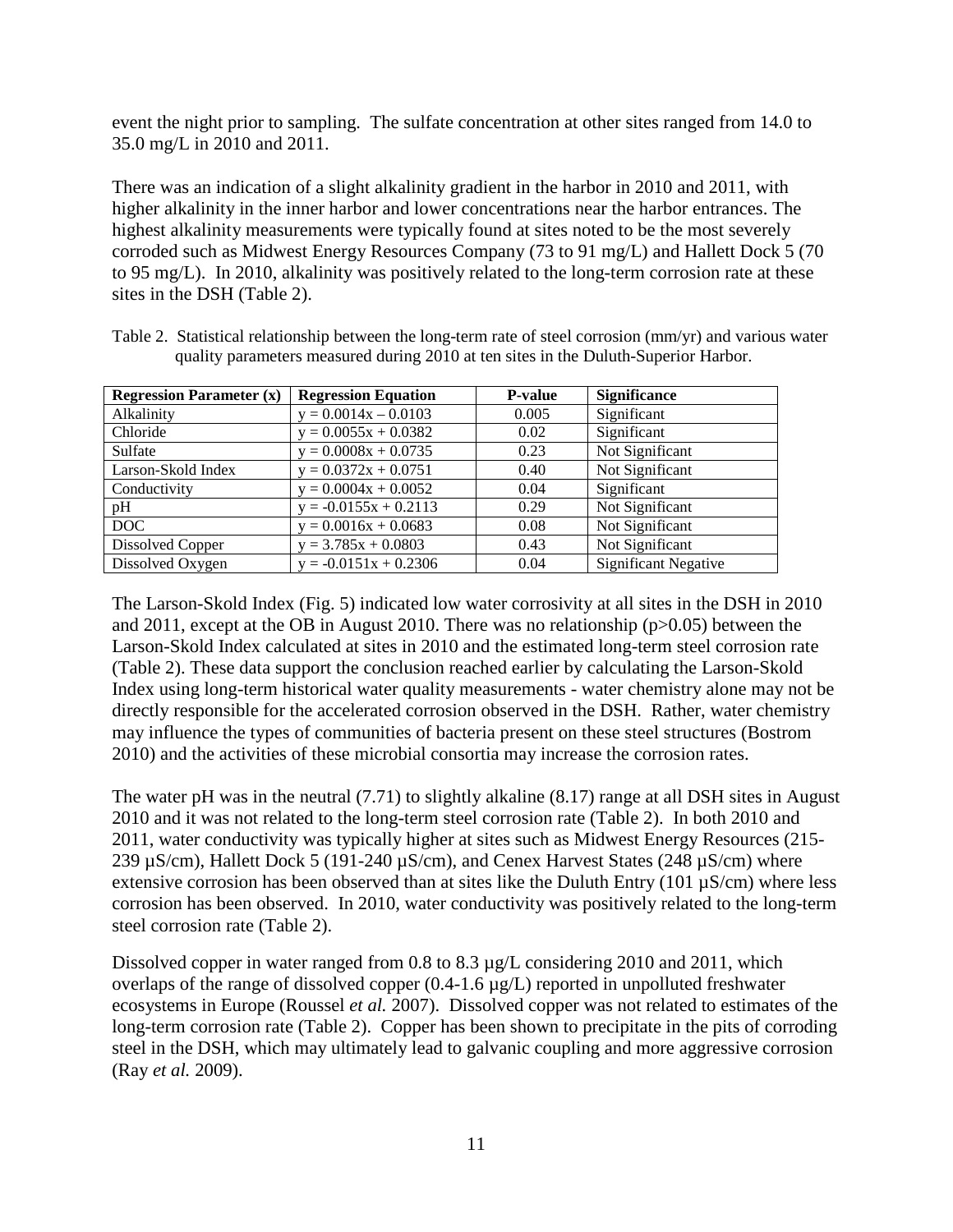

Fig. 5. Larson-Skold Index of water corrosivity for sites sampled during 2010 and 2011 in the Duluth-Superior Harbor and three harbors on the north shore of Lake Superior. Larson-Skold value 0.8- 1.2 indicates an intermediate corrosion risk, > 1.2 indicates a high corrosion risk.

Dissolved organic carbon (DOC) exhibited a strongly decreasing gradient from head of the harbor at OB (~19 mg/L) to the entries of the DSH (2 to 6 mg/L; see Appendix). This DOC gradient is typical of riverine systems that dump into large receiving waters. These organic inputs to the St. Louis River and DSH are most likely due to surrounding wetlands and terrestrial runoff (Stephens and Minor 2010).

When 2010 and 2011 water quality data were considered together, there was no significant relationship between any water chemistry parameter and the estimated long-term corrosion rate. These corrosion rates represent long-term corrosion occurring over 30 to 100 years. Considering that the concentration of chemical ions can vary from day-to-day, individual measurements on a particular day may not accurately represent their effect on steel corrosion over several years. So, it may be more informative to look for relationships between long-term corrosion rates and the average or maximum concentration of chemicals in long-term data sets.

# *Estimates of Iron-Oxidizing and Sulfate-Reducing Bacterial Abundances within Corrosion Tubercles –*

Iron-oxidizing bacteria (FeOB) have been implicated in the corrosion of steel surfaces (Emerson 2010, Emerson and Moyer 2002, Lee and Characklis 1993, Hamilton 1985). Previous studies have found bacterial cells similar in morphology to *Gallionella* species within tubercles (Ray *et al.* 2010, Ray *et al.* 2009). Bacterial DNA most similar to iron-oxidizing bacteria like *Gallionella spp.* and *Sideroxydans lithotrophicus* have been found in 16S rRNA gene clone libraries constructed from microbial DNA extracted from corrosion tubercles in the DSH (Hicks 2009, Hick *et al*., unpublished data). And, a bacterium tentatively identified as *S. lithotrophicus* has even been isolated from corrosion tubercles in the DSH and cultivated (Hicks 2009).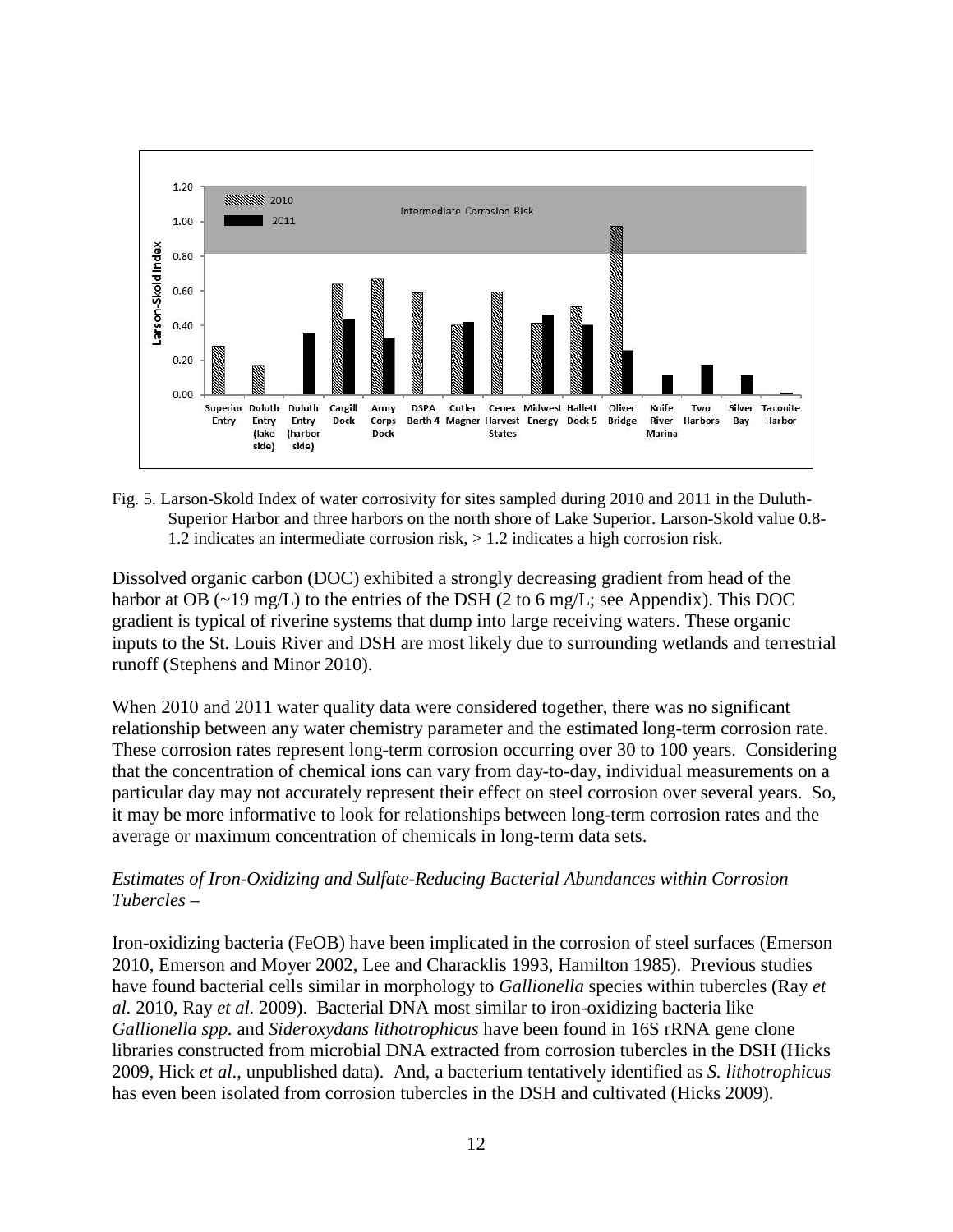Although the abundance of *Gallionella* spp. within corrosion tubercles varied between sites in the DSH and from year to year at sites where these estimates were made in August 2010 and July 2011 (Table 3), the highest abundances each year (122 to 324 x10<sup>7</sup> 16S rRNA gene copies/dry g) were found at sites like Hallett Dock 5, and Midwest Energy Resources where steel corrosion appears more severe. DNA from *Gallionella* spp. was not detected on the steel surface at the Lake Superior side of the Duluth Entry in August 2010 where no corrosion tubercles were observed, and very low *Gallionella* abundances (2 to 3  $\times 10^7$  16S rRNA gene copies/dry g) were measured on steel surfaces in other harbors along the north shore of Lake Superior in July 2011. Overall, *Gallionella* spp. abundance represented 2% to 34% of the total prokaryotic cells counted in tubercle samples at most sites (Table 3). DNA from *Gallionella* ssp*.* was not present in the adjacent water surrounding corroded steel surfaces in the DSH, indicating that corroded steel surfaces are enriched with *Gallionella.* The abundance of *Gallionella* spp. within corrosion tubercles was not related to the long-term corrosion rates at sites in the DSH (Table 4).

Table 3. Prokaryotic cell, *Gallionella* spp. (FeOB), and sulfate-reducing bacterial (*dsr*A) abundances within corrosion tubercles on corroding steel structures at various sites in the Duluth-Superior Harbor and along the north shore of Lake Superior during August 2010 and July 2011. *Gallionella* and sulfate-reducing bacterial abundances were estimated by quantitative PCR measurements of *Gallionella*-specific 16S rRNA and *dsr*A gene copies, respectively, per dry gram of tubercle material. nd = not determined.

|                                       |                                                                   | 2010           |                | 2011                                    |                                   |            |  |
|---------------------------------------|-------------------------------------------------------------------|----------------|----------------|-----------------------------------------|-----------------------------------|------------|--|
| Location                              | Prokaryotes<br>$(10^7 \text{ cells/g})$ $(10^7 \text{ copies/g})$ | FeOB           | <b>SRB</b>     | Prokaryotes<br>$(10^7 \text{ cells/g})$ | FeOB<br>$(10^7 \text{ copies/s})$ | <b>SRB</b> |  |
| Oliver Bridge                         | 636                                                               | 43             | 0.5            | 782                                     | 58                                | 3.1        |  |
| Hallet Dock 5                         | 700                                                               | 122            | 2.2            | 1,010                                   | 99                                | 1.9        |  |
| <b>Midwest Energy</b>                 | 448                                                               | 44             | 0.02           | 1,080                                   | 324                               | 0.8        |  |
| <b>Resources</b>                      |                                                                   |                |                |                                         |                                   |            |  |
| <b>Cenex Harvest States</b>           | 495                                                               | 169            | 0.8            | nd                                      | nd                                | nd         |  |
| <b>Cutler Magner</b>                  | 318                                                               | 82             | 0.02           | 616                                     | 43                                | 0.2        |  |
| <b>DSPA</b> Berth 4                   | 432                                                               | 16             | 0.7            | nd                                      | nd                                | nd         |  |
| Army Corps Dock                       | 724                                                               | 206            | 1.1            | 822                                     | 143                               | 25         |  |
| Cargill Dock                          | 378                                                               | 127            | 0.6            | 578                                     | 22                                | 3.8        |  |
| <b>Duluth Entry</b><br>(outer harbor) | nd                                                                | nd             | nd             | 628                                     | 32                                | 57         |  |
| <b>Duluth Entry</b><br>(lake exposed) | nd                                                                | $\overline{0}$ | $\overline{0}$ | nd                                      | nd                                | nd         |  |
| <b>Superior Entry</b>                 | 313                                                               | 193            | 0.02           | nd                                      | nd                                | nd         |  |
| Knife River Marina                    | nd                                                                | nd             | nd             | 148                                     | 2.4                               | 2.1        |  |
| <b>Two Harbors</b>                    | nd                                                                | nd             | nd             | 201                                     | 3.1                               | 3.7        |  |
| Silver Bay                            | nd                                                                | nd             | nd             | 130                                     | 2.6                               | 2.3        |  |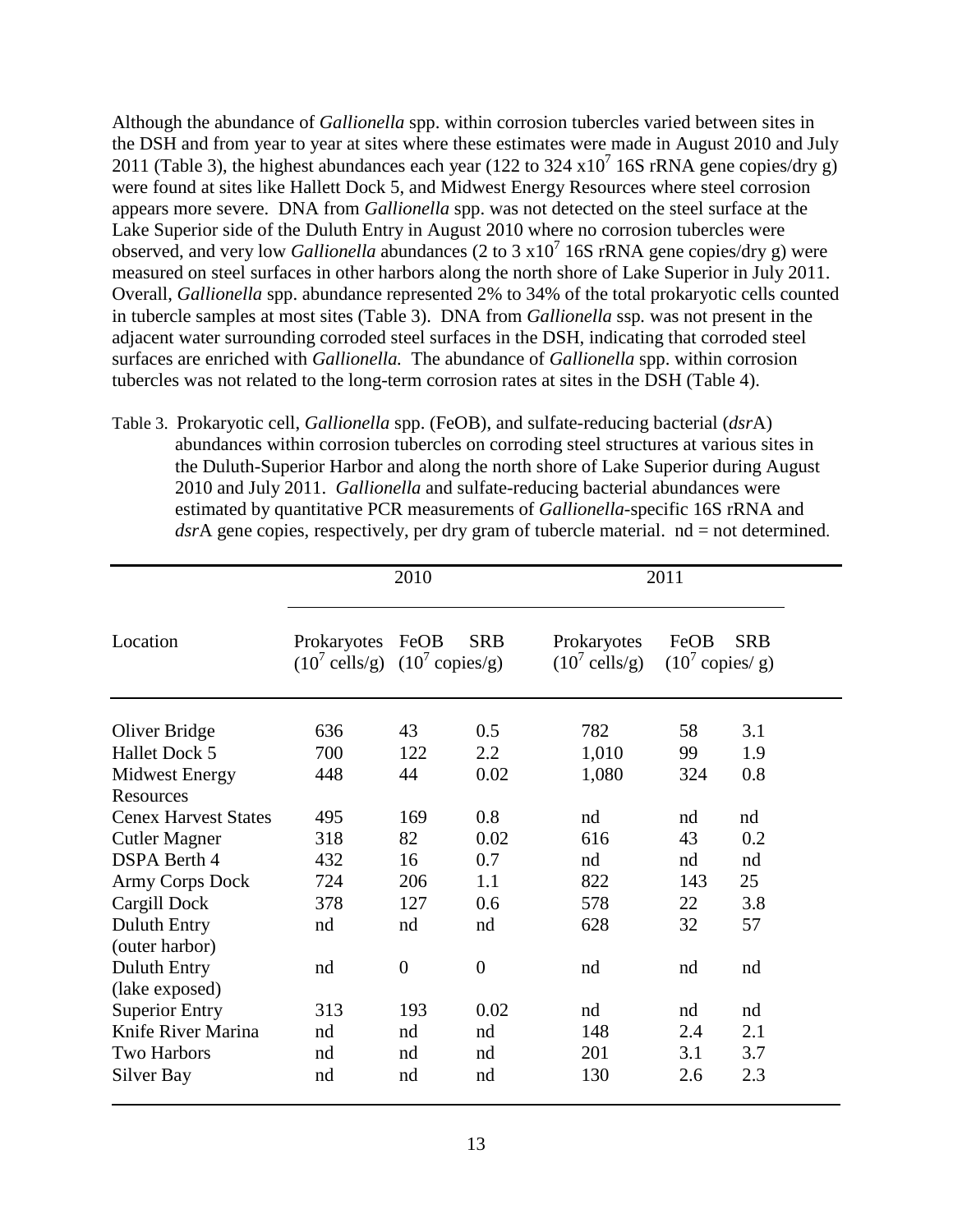| Table 4. Relationship between long-term corrosion rate (mm/year) and bacterial abundances measured on |
|-------------------------------------------------------------------------------------------------------|
| steel surfaces at ten sites in the Duluth-Superior Harbor during 2010.                                |

| <b>Regression Parameter (x)</b>   | <b>Regression Equation</b> | <b>P-value</b> | <b>Significance</b> |
|-----------------------------------|----------------------------|----------------|---------------------|
| <b>SRB</b> Abundance              | $v = 0.2784x + 0.0801$     |                | Not Significant     |
| <i>Gallionella</i> ssp. Abundance | $v = 2E-11x + 0.0773$      | 0.12           | Not Significant     |

Sulfate-reducing bacteria were at least 2 orders of magnitude less abundant within corrosion tubercles than *Gallionella* spp. (Tables 3) and varied from site to site and between 2010 and 2011 at sites where measurements were made each year. The greatest SRB abundances each year were often found at sites in the DSH with more severe corrosion such as Hallett Dock 5 (1.9 to 2.2 x  $10^7$  dsrA gene copies/dry g). The harbor side of the Duluth Entry, which was moderately corroded in 2011, had the highest SRB abundance (57 x  $10^7$  dsrA gene copies/dry g). The abundance of SRBs on steel surfaces was lowest on the Lake Superior side of the Duluth and Superior entries to the DSH (0 to 0.02 x  $10^7$  dsrA gene copies/dry g) where corrosion is less severe than in the DSH (Table 3). It is important to note that SRB require anoxic conditions to grow. If there are only small anoxic areas within the porous corrosion tubercles found in the DSH, then SRB abundances might be expected to be lower compared to the abundance of aerobic iron-oxidizing bacteria like *Gallionella* and *Sideroxydans*.

The abundance of SRBs within corrosion tubercles were not related to the long-term corrosion rate of steel estimated at ten sites in the DSH (Table 4). Although, SRB abundance was not related to the long-term corrosion rate and accounted for less than 1% of the total prokaryotic cells within corrosion tubercles at most sites examined (Table 3), their presence within corrosion tubercles in the DSH may still be of concern. SRB are known to cause pitting of steel structures (Hamilton 1985). Their abundance may not be as important as their activity within corrosion tubercles. Thus, it is important to know if they are present within corrosion tubercles in the DSH.

## *Corrosion Risk Assessment Tool –*

While a logistic regression model was not useful for predicting corrosion risk, a multiple linear regression model could predict long-term corrosion rates in the Duluth-Superior Harbor from water chemistry and microbiological parameters together. Multiple linear regression analysis indicated (Fig. 5) that alkalinity, sulfate, and the abundance of  $Log<sub>10</sub> SRB$  taken together, can be used to predict the long-term corrosion rate with some confidence  $(p<0.05)$  but this model could only explain 61% of the variability seen in the long-term (actual) corrosion rate estimates in the DSH. The model predicted by this multiple regression is:

Predicted Corrosion Rate (mm/year) = (0.0021\*Alkalinity (mg/L) + (0.015\* Log10 SRB (*dsr*A gene copies/dry g) +  $(-0/0014 * Sulfate (mg/L))$  – 0.008413

Although the abundance of *Gallionella* spp. was related to the long-term corrosion rate in 2010, it is interesting that it was not included as a significant parameter in the multiple regression model.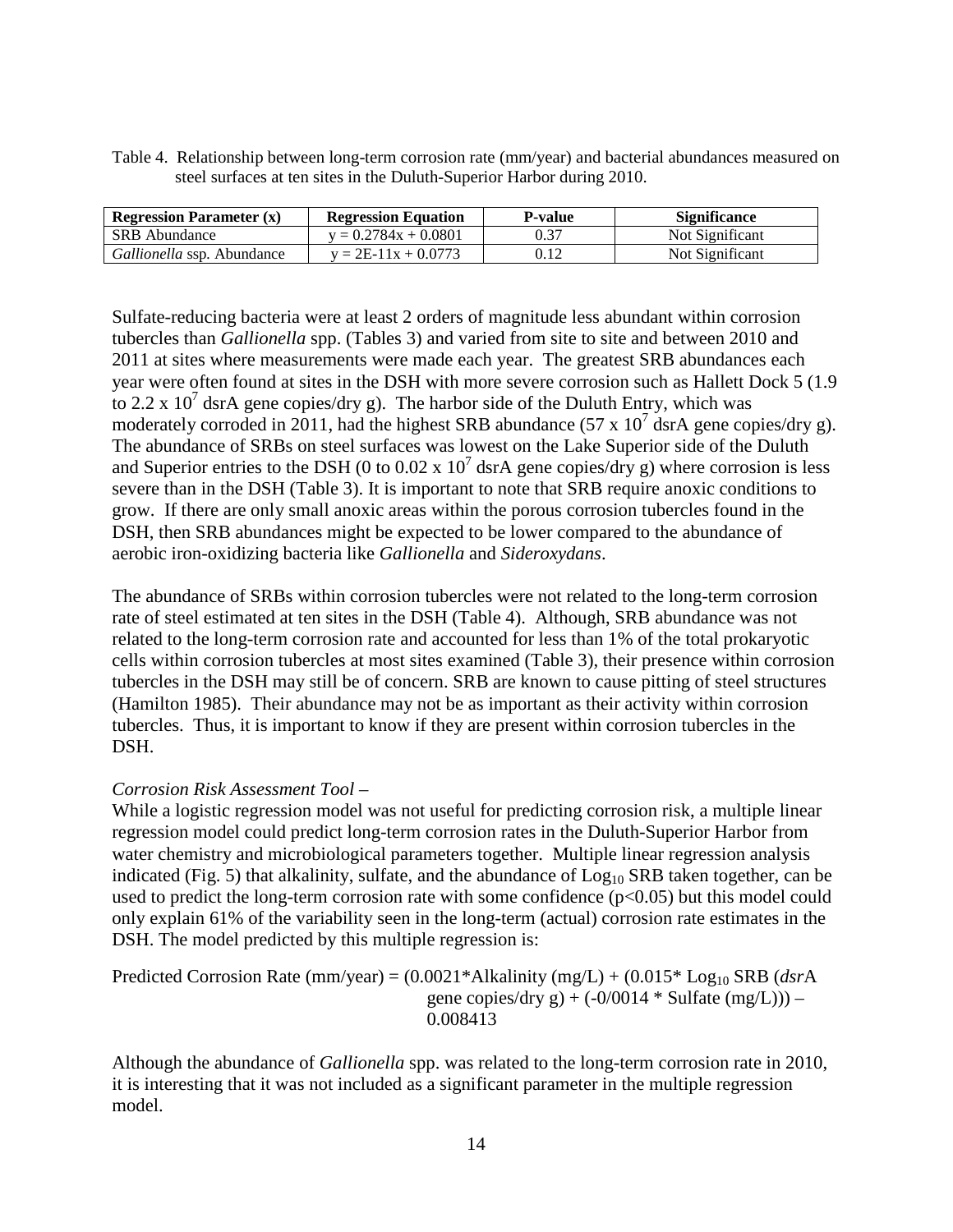

Fig. 6. Multiple regression analysis that uses alkalinity and SRB abundance to predict the long-term corrosion rate (mm/year) of steel structures in the DSH. Plot shows predicted corrosion rates versus actual *in situ* long-term corrosion rates (mm/year).

When this model was used to predict corrosion rates at two harbors on the north shore of Lake Superior, the measured long-term corrosion rate at Knife River Marina (0.106mm/year) was slightly underestimated by the model at 0.067 mm/year (Table 6). At Silver Bay the actual measured long-term corrosion rate was 0.074 mm/year and the estimated corrosion rate by the model was  $0.084 \pm 0.012$  mm/year, which is within the 95% confidence interval. However, it is important to note that while this model may underestimate the actual corrosion rate, severity of corrosion seen in the harbors along the North Shore is different. The distribution of corrosion tubercles is more sparse than in the DSH, where tubercles can sometimes overlap each other, and the pitting under the DSH tubercles seems to be more extensive. Extensive means there were often corrosion pits within pits, and corrosion pits were larger in diameter and depth in the DSH. Unlike the DSH, there was usually a single relatively deep corrosion pit under smaller diameter corrosion tubercles in harbors along the north shore of Lake Superior. Further validation of this model is needed to determine its true applicability in estimating corrosion rates in other harbors, therefore, we conclude that this model should be tested in areas similar to the Duluth Harbor or at sites in the DSH which have not been studied in the past. It is clear, however, that water chemistry and microbial agents together may be more important than either alone in the corrosion of steel infrastructure in the DSH and possibly other areas in the western arm of Lake Superior.

Table 6. Actual long-term corrosion rates (mm/year) in three harbors along the north shore of Lake Superior compared to corrosion rates predicted by the multiple regression model.

| Location               | <b>Predicted Corrosion</b> | <b>Actual Corrosion Rate</b> |
|------------------------|----------------------------|------------------------------|
|                        | Rate (mm/year)             | (mm/year)                    |
| Knife River Marina, MN | $0.067 \pm 0.015$          | $0.106 \pm 0.058$            |
| Two Harbors, MN        | $0.066 \pm 0.012$          | Not Determined               |
| Silver Bay, MN         | $0.084 \pm 0.012$          | $0.074 \pm 0.020$            |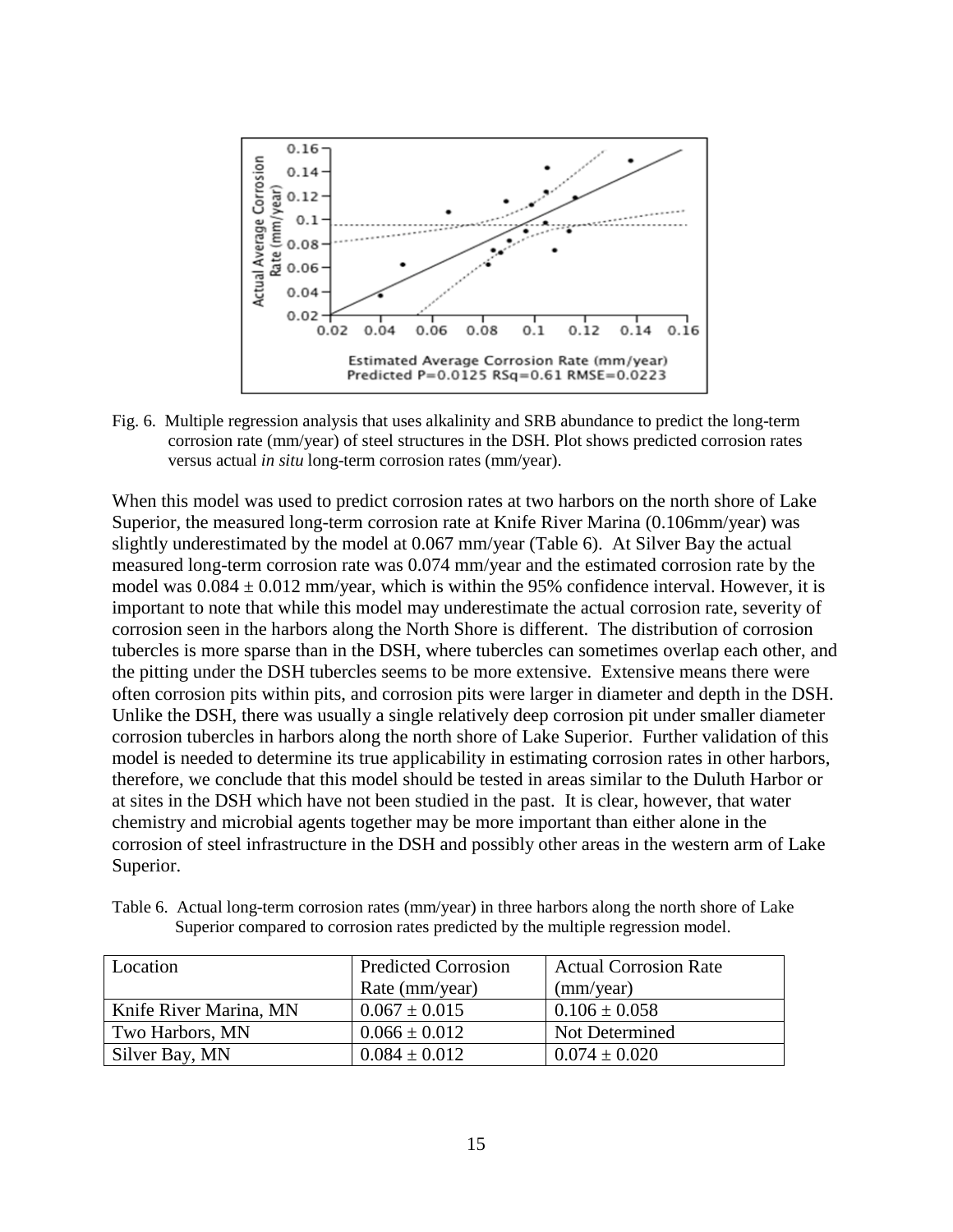#### **Impacts of this Study**

The corrosion of steel infrastructure is a serious economic concern for many sectors of the United States' economy. It has been estimated that corrosion in the United States costs an astounding \$275.5 billion per year or approximately 3.14% of our entire GDP (Furbeth and Schutze 2009). It might cost \$200-250 million to replace or repair the 20 km of steel currently affected in the Duluth-Superior Harbor alone (Marsh *et al.* 2005, Larsen 2008, Hicks 2009). The Duluth-Superior Harbor and other ports in the Laurentian Great Lakes rely on the transportation of many products including taconite, grain, coal, and stone aggregates for their local economies. These areas have created 227,000 jobs related to the shipping industry (Martin Associates 2011). Thus, any disruption to the shipment of these goods could potentially have negative consequences for the Great Lakes region.

The ultimate goal of this project was to provide businesses and government agencies a tool that could assist them in determining whether their facilities may experience severe corrosion similar to what has been seen in the DSH. Developing a risk assessment tool using logistic regression was not successful, but a multiple linear regression approach provided a better way to predict corrosion rates. Having estimated corrosion rates, even ones that are slightly underestimated, may be helpful to maritime businesses and government agencies for determining the expected longevity of their steel structures. With this knowledge, they can plan for resources needed to replace corroded steel structures that are already impacted or may become corroded. From this study, it appears that water chemistry alone is not likely the cause of accelerated corrosion in the DSH, but rather a combination of microbiological and chemical factors appear to influence the corrosion of steel structures in this harbor.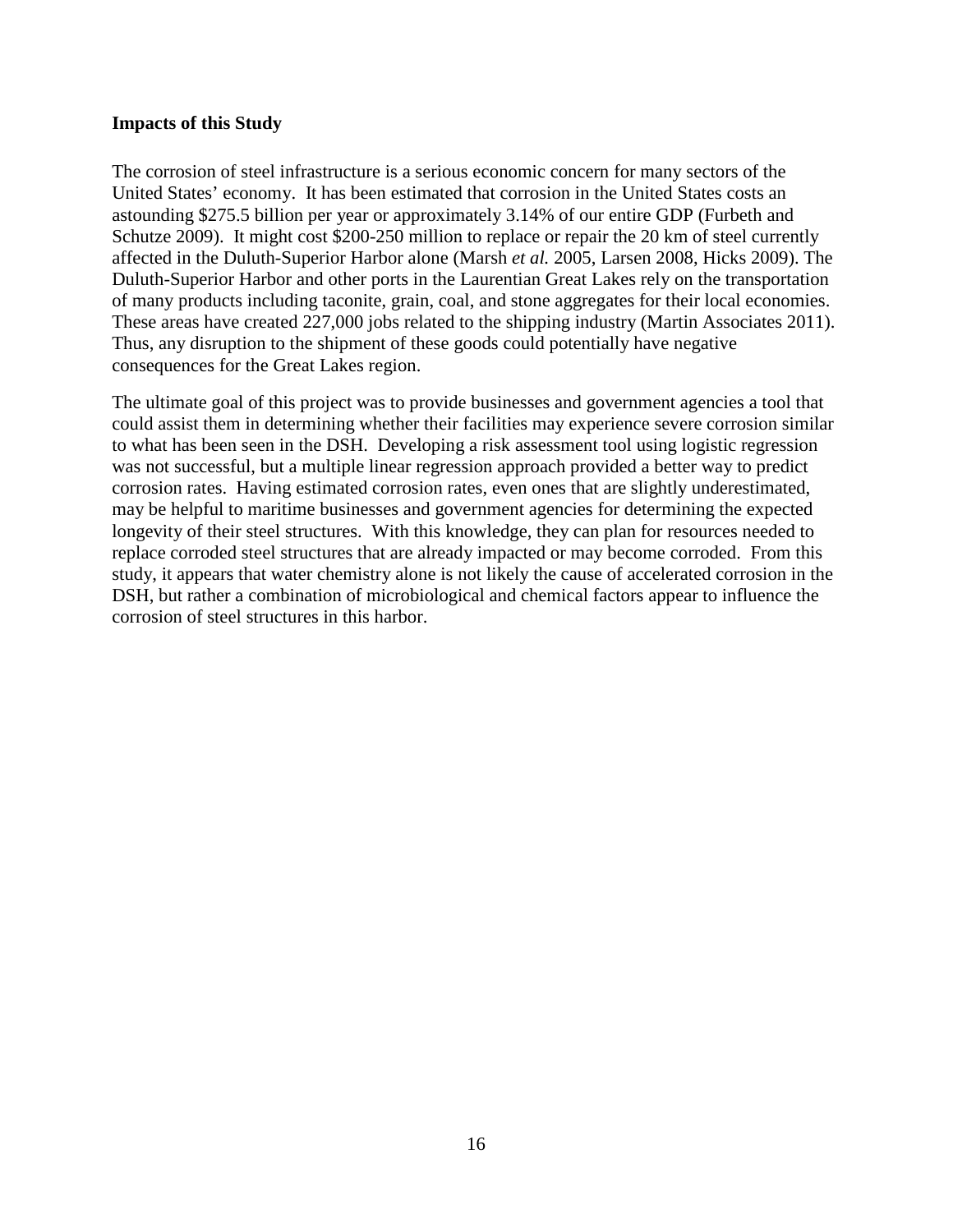# **Dissemination of Results**

# 1. Publications

none to date

# 2. Presentations

- Oster, R. J. and R. E. Hicks. Phase II- Developing a Risk Assessment Tool to Predict the Corrosive Loss of Port Infrastructure. GLMRI University Affiliates Meeting, September 23, 2011, Duluth, MN. (oral presentation)
- Oster, R. J. and R. E. Hicks. Using Microbiological and Chemical Factors to Assess the Risk of Corrosion to Port Infrastructure. 2011 IAGLR Conference, May 30-June 3, 2011, Duluth, MN. (oral presentation)
- Hicks, R. E. Rusting Away: Water Quality and Microbial Aspects of Corrosion in the Duluth-Superior Harbor. October 27, 2010. EPA Mid-Continent Ecology Laboratory, Duluth, MN. (oral presentation)
- Hicks, R. E. and R. J. Oster. Developing a Risk Assessment Tool to Predict the Accelerated Corrosive Loss of Port Transportation Infrastructure. GLMRI University Affiliate Meeting, September 25, 2010, Duluth, MN. (oral presentation)
- Oster, R. J. and R. E. Hicks. Harbor and North Shore Corrosion Sampling Summer 2010. US Army Corps of Engineers Technical Advisory Committee, September 15, 2010, Duluth, MN. (oral presentation)
- Randall Hicks, Ryan Oster, and Jonathan Bostrom participated in US Army Corps of Engineers Technical Advisory Committee meeting, May 12, 2010. Randall Hicks provided a review of past projects and an overview of the current project.
- Oster, R. J. and R. E. Hicks. Historic Water Quality Changes in the Duluth-Superior Harbor. US Army Corps of Engineers Technical Advisory Committee, May 12, 2010, Duluth, MN. (oral presentation)
- 3. Graduate Theses and Dissertations
	- Oster, R. J. Developing a Model Using Chemical and Microbiological Factors to Assess the Risk of Accelerated Corrosion of Port Structures. M.S. Thesis, Water Resources Science Graduate Program, University of Minnesota (in progress)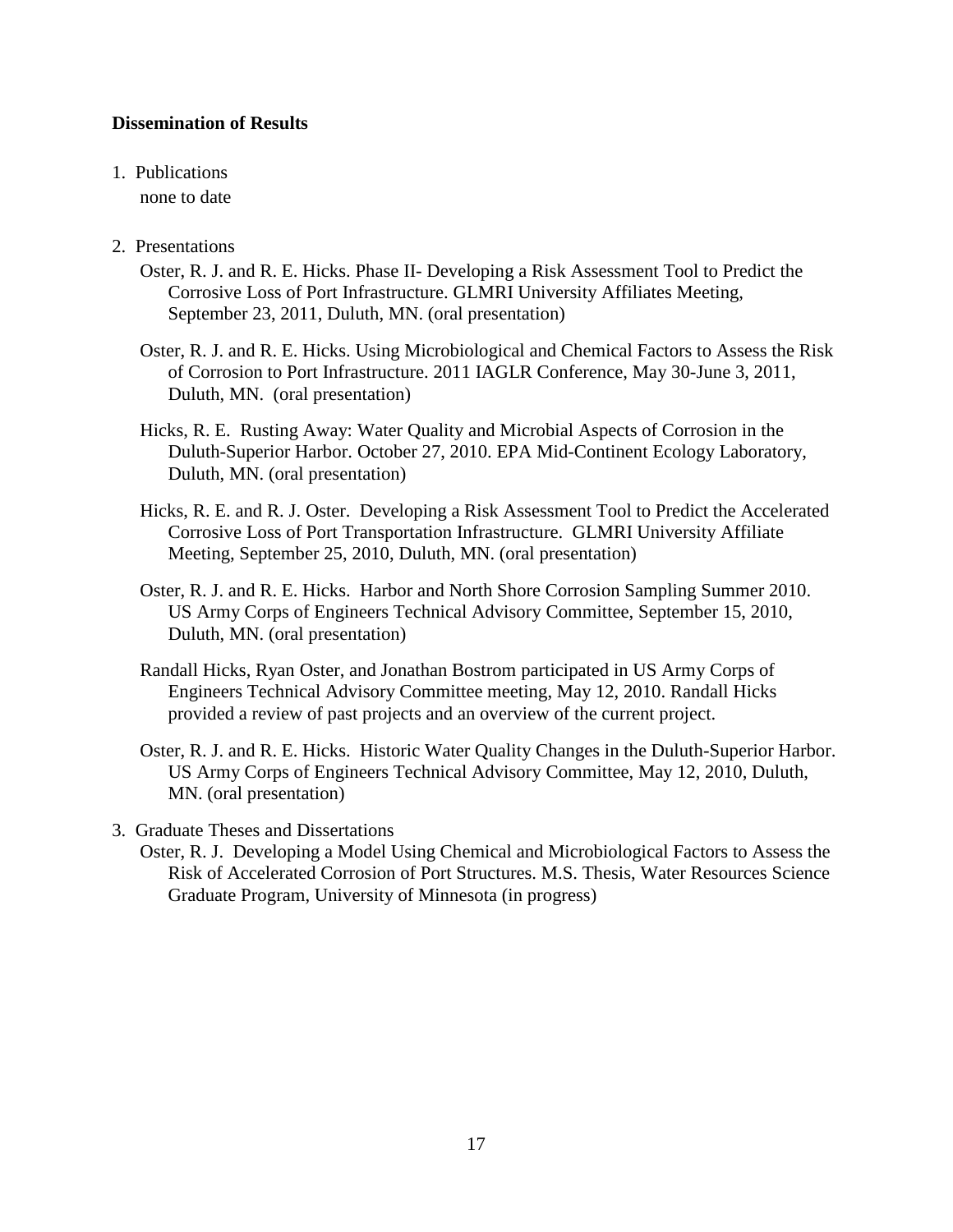#### **References**

- Al-Tayyib, A.J., S.K. Somuah, J.K. Boah, P. Leblanc, and A.I. Al-Mana. 1988. Laboratory study on the effect of sulfate ions on rebar corrosion. Cement and Concrete Research 18:774782.
- Bostrom, J. 2010. Microbiological and Chemical Aspects of Corrosion of Sheet Steel in the Duluth-Superior Harbor. Masters Thesis. University of Minnesota.
- Burdige, D. and J. Homstead. 1994. Fluxes of dissolved organic carbon from Chesapeake Bay sediments. Geochim. Cosmochim. Acta. 58(16): 3407-3424.
- Bushman & Associates, Inc. 2006. Linear Polarization Resistance Corrosion Rate (mpy). Final Report (dated Sept. 10, 2006) and supplement to U.S. Army Corps of Engineers (Detroit District).
- Emerson, D., E. J. Fleming and J. M. McBeth. 2010. Iron-Oxidizing Bacteria: An Environmental and Genomic Perspective. Annu. Rev. Microbiol. 64:561-583.
- Furbeth W. and M. Shutze. 2009. Progress in corrosion protection as a requirement for technical progress. Materials and Corrosion 60(7): 481-494.
- Gibson, G.R. 1990. A Review Physiology and ecology of sulphate-reducing bacteria. J. Appl. Bacteriol. 69: 769-797.
- Hicks, R.E. 2009. Assessing the Role of Microorganisms in the Accelerated Corrosion of Port Transportation Infrastructure in the Duluth-Superior Harbor. CURA Reporter 39 (Spring/Summer): 4-10.
- Hamilton, W.A. 1985. Sulphate-reducing Bacteria and Anaerobic Corrosion. Ann. Rev. Microbiol. 39:195-217.
- Kondo, R. , D. B., Nedwell, K. J. Purdy, and S. de Queiroz Silva. 2004. Detection and enumeration of sulphate-reducing bacteria in estuarine sediments by competitive PCR. Geomicrobiol. J. 21:145-157.
- Ksoll, W. B., S. Ishii, M. J. Sadowsky, and R. E. Hicks. 2007. Presence and sources of fecal coliform bacteria in epilithic periphyton communities of Lake Superior. Appl. Environ. Microbiol. 73(12):3771-3778.
- Larsen K.R. 2008. Mystery in Minnesota-Part 2. Mater Perform. 47(10):22-26.
- Larson T.E. and R.V. Skold. 1958. Laboratory studies relating mineral water quality of water to corrosion of steel and cast iron. Illinois State Water Survey. Corrosion. 14(6):285-288.
- Li, Dong, Zheng Li, Jianwei Yu, Nan Cao, Ruyin Liu, and Min Yang. 2010. Characterization of bacterial community structure in a drinking water distribution system during an occurrence of red water. Appl. Environ. Micro. 76(21):7171-7180.
- Liu T., H. Liu, Y. Hu, L. Zhou, and B. Zheng. 2009. Growth characteristics of thermophile sulfate-reducing bacteria and its effect on carbon steel. Materials and Corrosion. 60(3):218 224.
- Marsh, C.P., J. Bushman, A.D. Beitelman, R.G. Buschheit, B.J. Little. 2005. Freshwater Corrosion in the Duluth Superior Harbor Construction Engineering: Summary of Initial Workshop Findings. US Army Corps of Engineers. Special publication ERDC/CERL SR-05- 3.
- Martin Associates. 2011. The Economic Impacts the Great Lakes St. Lawrence Seaway System. October 18, 2011.
- Martin, T.D., C.A. Brockhoff, J.T. Creed, and EMMC Methods Work Group. Method 200.7 Determination of metals and trace elements in water and wastes by inductively coupled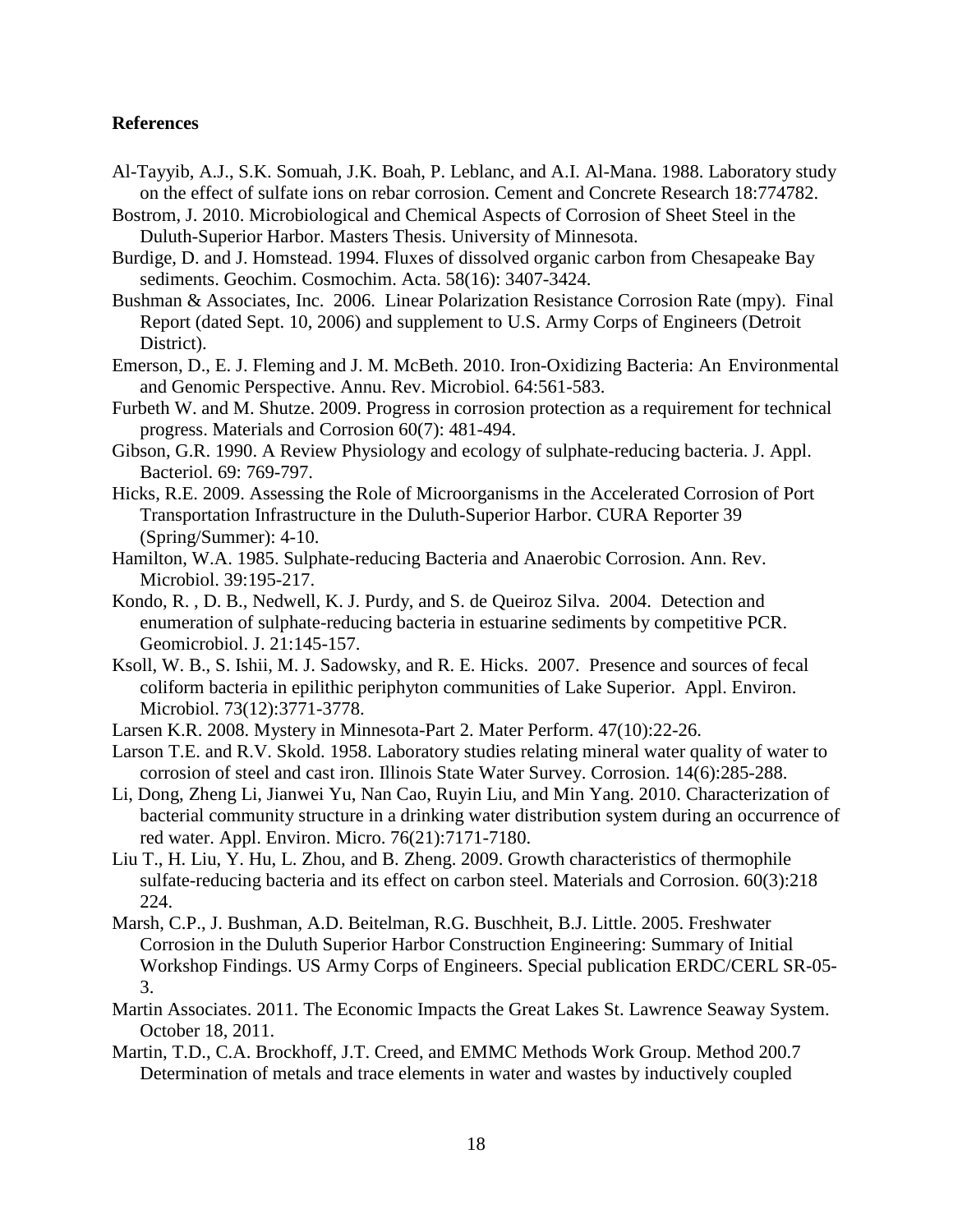plasma atomic emission spectrometry. Revision 4.4. Environmental Monitoring Systems Laboratory. Office of Research and Development. United States EPA. Cincinnati, OH.

- Montemor M.F., A.M.P Simoes, M.G.S Ferreira. 2003. Chloride-induced corrosion on reinforcing steel: from the fundamentals to the monitoring techniques. Cement & Concrete Composites 25:491-502.
- Pfaff, J.D. 1993. Method 300.0 Determination of inorganic anions by ion chromatography. Revision 2.1. Environmental Monitoring Systems Laboratory. Office of Research and Development. United States EPA. Cincinnati, OH.
- Porter K.G and Y.S. Feig. 1980. The use of DAPI for identifying quatic microfloral. Limnol Oceanogr. 25(5):943-948.
- Potekhina, J.S., N.G. Sherisheva, L.P. Povetkina, A.P. Pospelov, T.A. Rakitina, F. Warnecke, and G. Gottschalk. 1999. Role of microorganisms in corrosion inhibition of metals in aquatic habitats. Appl. Microbiol. Biotechnol. 52:639-646.
- Ray, R.I., J. S. Lee, B. J. Little, and T. L. Gerke. 2010. The anatomy of tubercles: A corrosion study in a fresh water estuary. Materials and Corrosion 61(12):993-999.
- Ray, R., J. Lee and B. Little. 2009. Factors Contributing to Corrosion of Steel Pilings in Duluth Superior Harbor. Corrosion 65(11):707-717.
- Roussel, H., L. Ten-Hage, S. Joachim, R. Le Cohu, L. Gauthhier, J. Bonzom. 2007. A long-term copper exposure on freshwater ecosystem using lotic mesocosms: Primary producer community responses. Aquatic Toxicol. 81:168-182.
- Schippers, A., and L. N. Neretin. 2006. Quantification of microbial communities in near surface and deeply buried marine sediments on the Peru continental margin using real-time PCR. Environ. Microbiol. 8:1251-1260.
- Simard S., M. Odziemkowski, D.E. Irish, L. Brossard, and H. Menard. 2001. In situ micro Raman spectroscopy to investigate pitting corrosion product of 1024 mild steel in phosphate and bicarbonate solutions containing chloride and sulfate ions. J. Appl. Electrochem. 31:913- 920.
- Wang, J., G. Muyzer, P. L.E. Bodelier, and H. J. Laanbroek. 2009. Diversity of iron oxidizers in wetland soils revealed by novel 16S rRNA primers targeting *Gallionella*-related bacteria. ISME Journal 3:715-725.